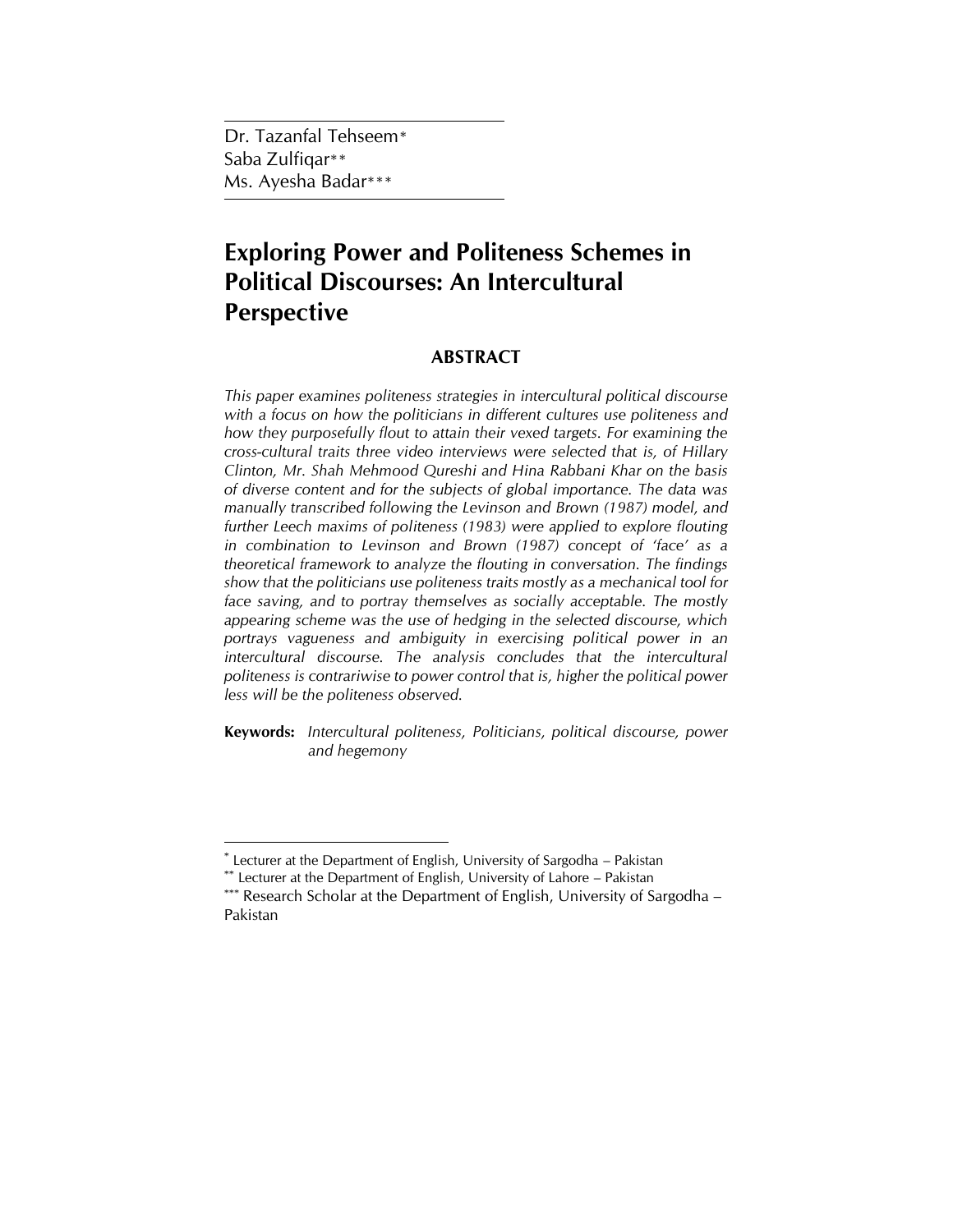### **Introduction**

This paper seeks to highlight how the politicians of different cultures use politeness to make their discourse palatable for the general audience from their own culture and diversity of cultures round the world, how they flout the maxims of politeness for their own purposes, what type of linguistic, nonlinguistic features they use to describe their motives, where they use formulaic or mechanical politeness to attain their goals and where they use genuine and original politeness. Fairclough (1995:46) points out that the media 'constitute a powerful apparatus in society.' In order to study elements of politeness in intercultural political discourse we took three recorded interviews from two different cultures i.e. Pakistani culture and American culture. We wrote these interviews then transcribed by applying transcription symbols and then applied conversational analysis on these interviews. No talk is different and prior to other, all talks are same in conversation analysis and transcription is not only to record words produced by participants but actually about to know what has been said and how it was said. We took 22 minutes 27 second 'Talk to Aljazeera Shah Mehmood Qureshi on 2 November, 2009 and 25 minutes 16 seconds 'Talk to Al Jazeera Hina Rabbani khar forging new ties' on 11 August, 2012 from Pakistani culture and 1 hour five minutes and 30 seconds Hillary Clinton's interview 'Hillary Clinton fireside chat-talks on Google' on  $21<sup>st</sup>$  July, 2014 from American culture.

Language is used as a tool of communication. This tool is used to express one's opinion, belief, attitude, judgment, hidden agendas, motives, intentions encapsulated in the shell of politeness and present it the way one wants to fulfill one's desired tasks. These tasks, most of the times, involve the gratification of one's craving for power and for political, dogmatic and administrative purposes. In this process of communication both the source and receiver of information transmitted are human beings; who can always be convinced to do anything through persuasions rapped in polite verbosity, courteous behavior and mannered and civilized presentation. This implies that politeness is not only restricted to the words but, it also involves semiotics which helps to present moderate image of a person.

## **Research Question**

What politeness patterns are employed in a cross-cultural political discourse in relation to gender-based conversations?

Subsidiary Questions:

- a. What politeness differences appear in male and female political conversations in Pakistani context?
- 64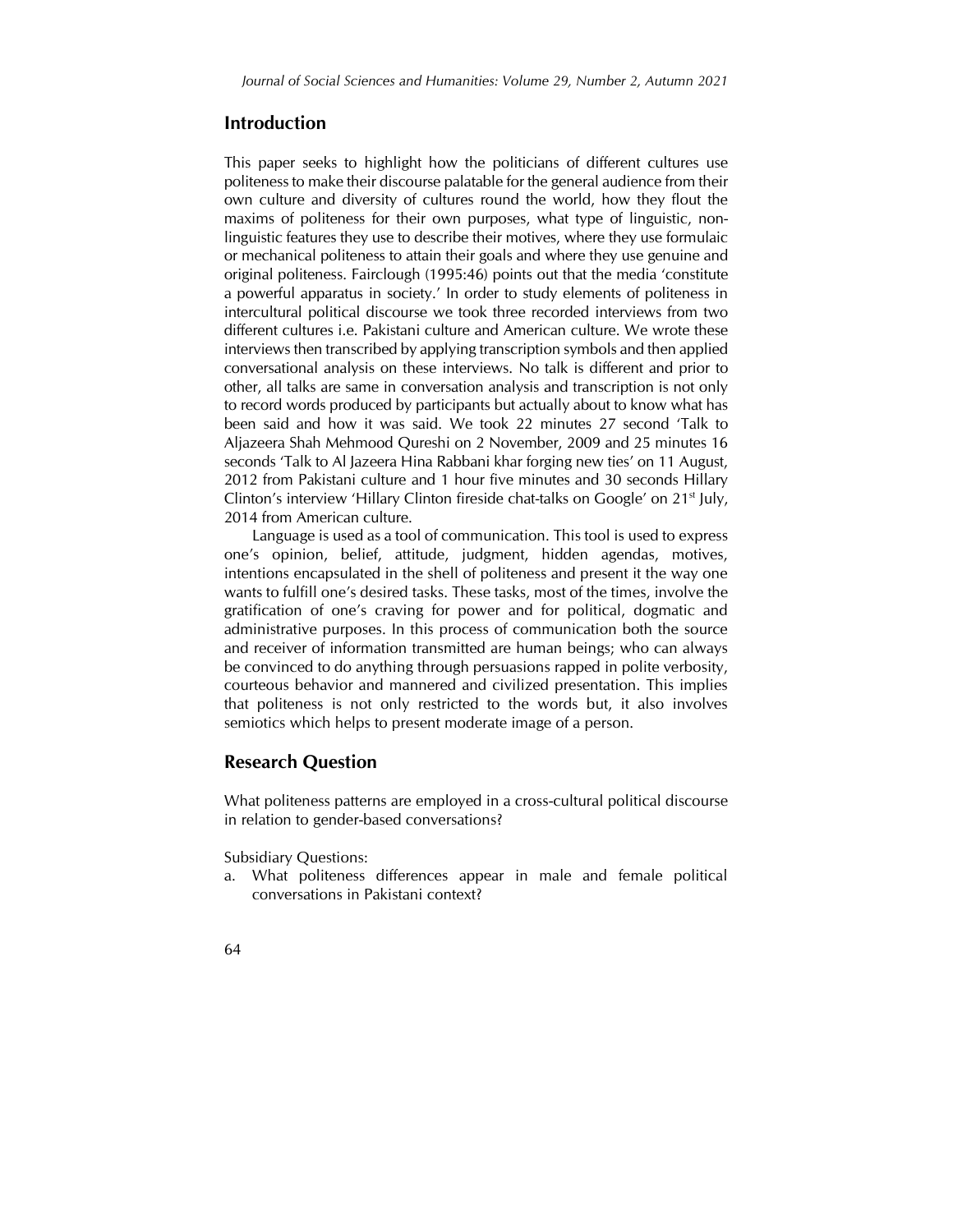b. What culture-based politeness features are commonly deployed in political conversations?

## **Theoretical Background**

Brown and Levinson believed that "principles of politeness" are essentially the same everywhere and can be described in terms of "universal maxims." These maxims are enlisted in Leech (1983: 132). Leech (1983) derived six maxims of politeness from Paul Grice's cooperative principles i.e. maxim of quality, quantity, relation and manner. The first three maxims deal with the content of the message while the last maxim describes how the contents are presented. Maxim of manners is of my great concern with respect to my topic. This maxim presents the main features of how a conversation is to be presented i.e. manner of presenting. Leech (1983: 83-84) distinguishes between negative and positive politeness and proposed six maxims of politeness which are maxim of tact, maxim of generosity, maxim of approbation, modesty maxim, maxim of agreement and maxim of sympathy. Leech's maxim of Tact (1983: 107) "is the most important maxim in the English speaking society." Maxim of tact is defined as the use of skills and understanding shown by somebody who handles situations positively and without causing offence. Leech (1983:132) Maxim of generosity correlates with maxim of tact states "minimizing benefit to self" and "maximizing cost to self". Leech (1983: 132) defines maxim of approbation "avoid saying unpleasant things about others, and more particularly, about *h*." The modesty maxim is defined by Leech (1983:136) it usually includes minimizing praise of self and maximizing dispraise of self. Maxim of agreement is defined by Leech (1983:132) "minimizing disagreement between self and other" and "maximizing agreement between self and other". Leech (1983:132) defines maxim of sympathy as "minimizing antipathy between self and other" and "maximizing sympathy between self and other".

According to Levinson and Brown (1987: 1) "politeness presupposes that potential for aggression as it seeks to disarm it and make possible communication between potentially aggressive parties." Brown and Levinson (1987) model describes the idea of face which was based on Goffman (1967) defines face as the image of the 'self' Brown and Levinson coined the terms "to lose face" or to "save one's face" while Goffman (1967:5-8) coined the expression "to have or maintain face" or "to be in wrong face".

I have applied conversational analysis. Some conversational features which conversation analysis has focused on include:

- i. openings and closings of conversations;
- ii. adjacency pairs (e.g. greeting-greeting, compliment-compliment response);
- iii. topic management and topic shift;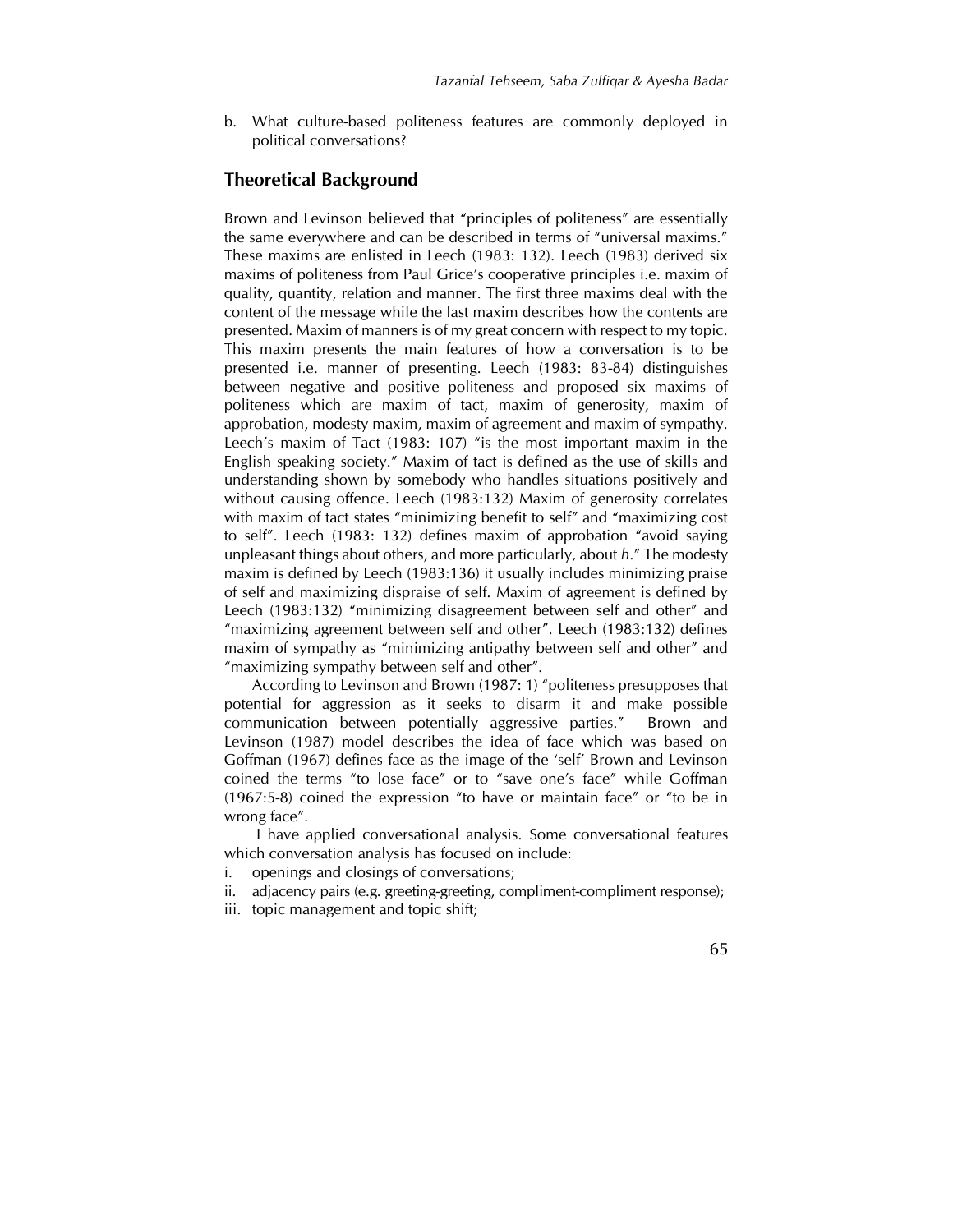- iv. conversational repairs;
- v. showing agreement and disagreement;
- vi. introducing bad news and processes of trouble-telling;
- vii. mechanisms turn-taking (Jaworski and Coupland, 1999:20)

## **Review of the Literature**

Literature plays powerful role in understanding politeness in political discourse. The politeness in political discourse representation has been the focusing point of many scholars mainly since  $20<sup>th</sup>$  century. Politeness is something which makes the discourse palatable. It is concerned with the relationship between self and others or us and them. A conclusion from my observations is that what we present and how we present also influences the way hearer responds. Yule (1996: 134) states, "Your face, in pragmatics, is your public self-image. It is the emotional and social sense of self that every person has and expects everyone else to recognize".

Nurdianingsih (2006) intended to (a) illustrate the commendations of women and men (b) display the topics of compliments expression, and (c) describe the function of praises as the positive politeness strategy. The result of the study covered by the findings that women receive more compliments than men as their positive politeness strategy in language use. He discovers that women are linguistically more polite than man. On the contrary, my studies reveal that women politicians are a bit impolite as they try to be straight forward and avoid hedging.

Christie (2005) mentions the politic manners as communities of practice perspectives as some acts committed are expressed by the situation and may not necessarily be a FTA in particular context. Culpeper (2005) and Bousfield (2007) not only dealt with these but they thoroughly looked at intentional impoliteness; they noted that magnification strategies or propaganda strategies are also sensitive to social factors; for example, a very powerful person will probably be attacked only by the off record means. Sometimes the interviewer tries to provoke the interviewee to be impolite and intensifies the situation.

My studies reveal that the politicians use formulaic politeness to enhance the effect of their rhetoric words and to make their communication more effective and digestible. Ambuyo. B et.al (2011) examined politeness in the context of politics during question time discussions of the Kenyan Parliamentarians. In this context they observed that politeness is an effort by the speaker to show linguistically that he cares about others' feelings. Question time is a highly aggressive session full of FTAs but the parliamentarians are constrained to produce parliamentary language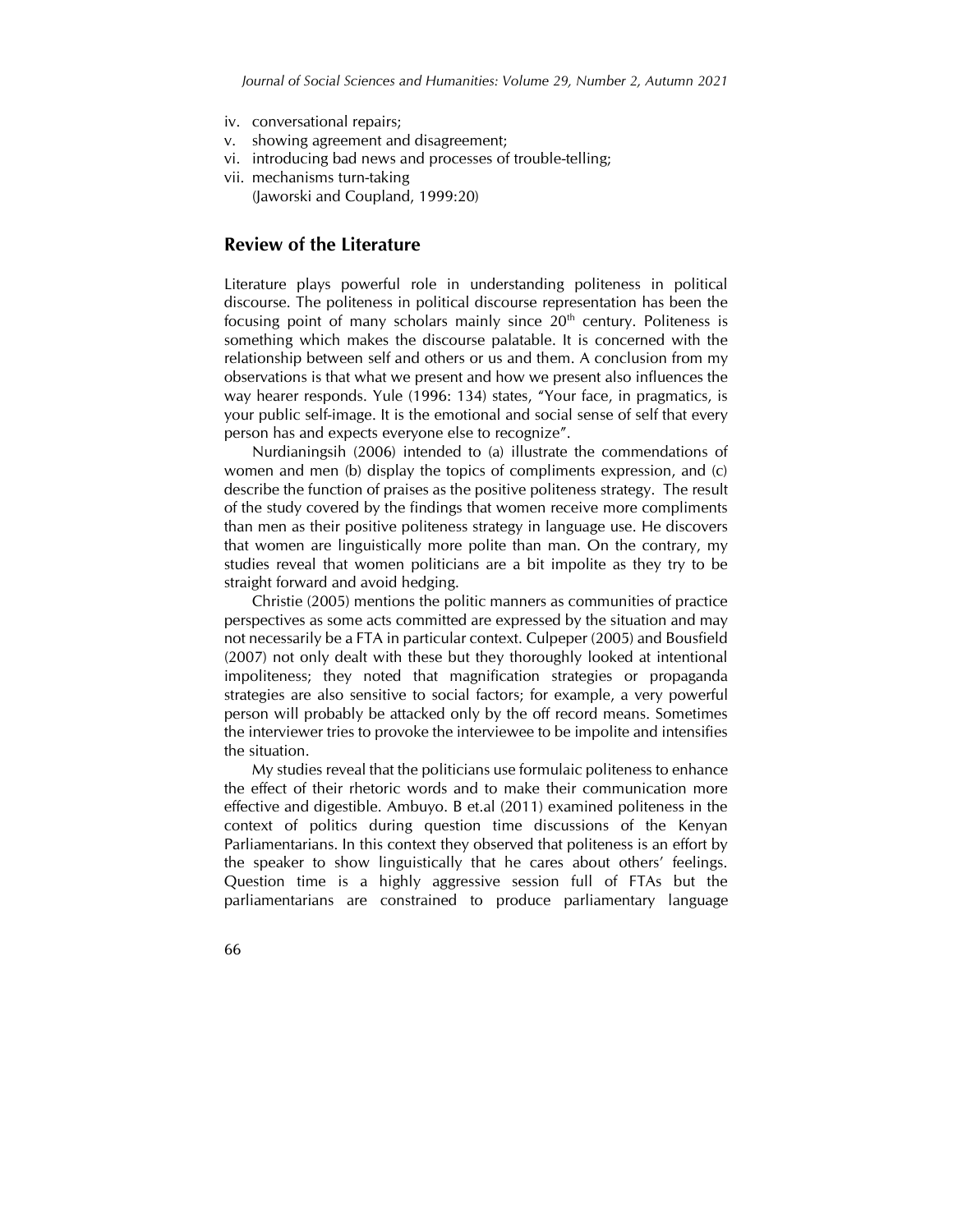recommended by the standing orders of 2008, thus politeness strategies become the only linguistic device to the realization of fruitful political discussions. The conclusion shows that certain strategies are used to moderate FTAs for enhancing effective communication; others are a ritual obligation by the standing orders whereas others are as a result of mere politics between the different political factions.

## **Echnique for Analysing Data**

- a) Selected data
- b) Transcribed data from the interview.
- c) Identified those utterances which fulfill the required linguistic and nonlinguistic criteria.
- d) Analyzed and interpret data to find answers to the research questions.

#### **Data Transcription and Analysis**

In present global political scenario, the developed and technologically advanced countries are in desperate want of maintaining their dominance and hold over the developing countries and underdeveloped countries, and to maintain good relations with their equal countries. On the contrary, the underdeveloped countries and the developing countries want to save their public image as well as they try to hide their political settlements with the empowered countries and to hide their corruption.

Language is a mean of communication. It is used to communicate different feelings ideas and opinion. In political discourse mostly the language is used to show the power and to practice the power. But by using the elements of politeness one may enhance the effectiveness of discourse and may appeal the sympathies by the audience; moreover, they may get audience' ready acceptance for them. According to Tannen (1995: 138): "Communication is not as simple as saying what you mean. How you say what you mean is crucial, and differs from one person to the next, because using language is a learned behaviour; how we talk is deeply influenced by cultural expectations."

The interlocutors try to present their stance by displaying politeness. The one who is more polite in his discourse would be more acceptable not only in their own culture but also beyond the boundaries of their territories. Politicians who flout the maxims of politeness they still are acceptable publically because of their power.

#### **Synopsis of Interview with Hilliary Clinton**

From beginning to end the interviewer's responses were neutral. He agreed to everything what she was saying and inducing. He neither negated any of

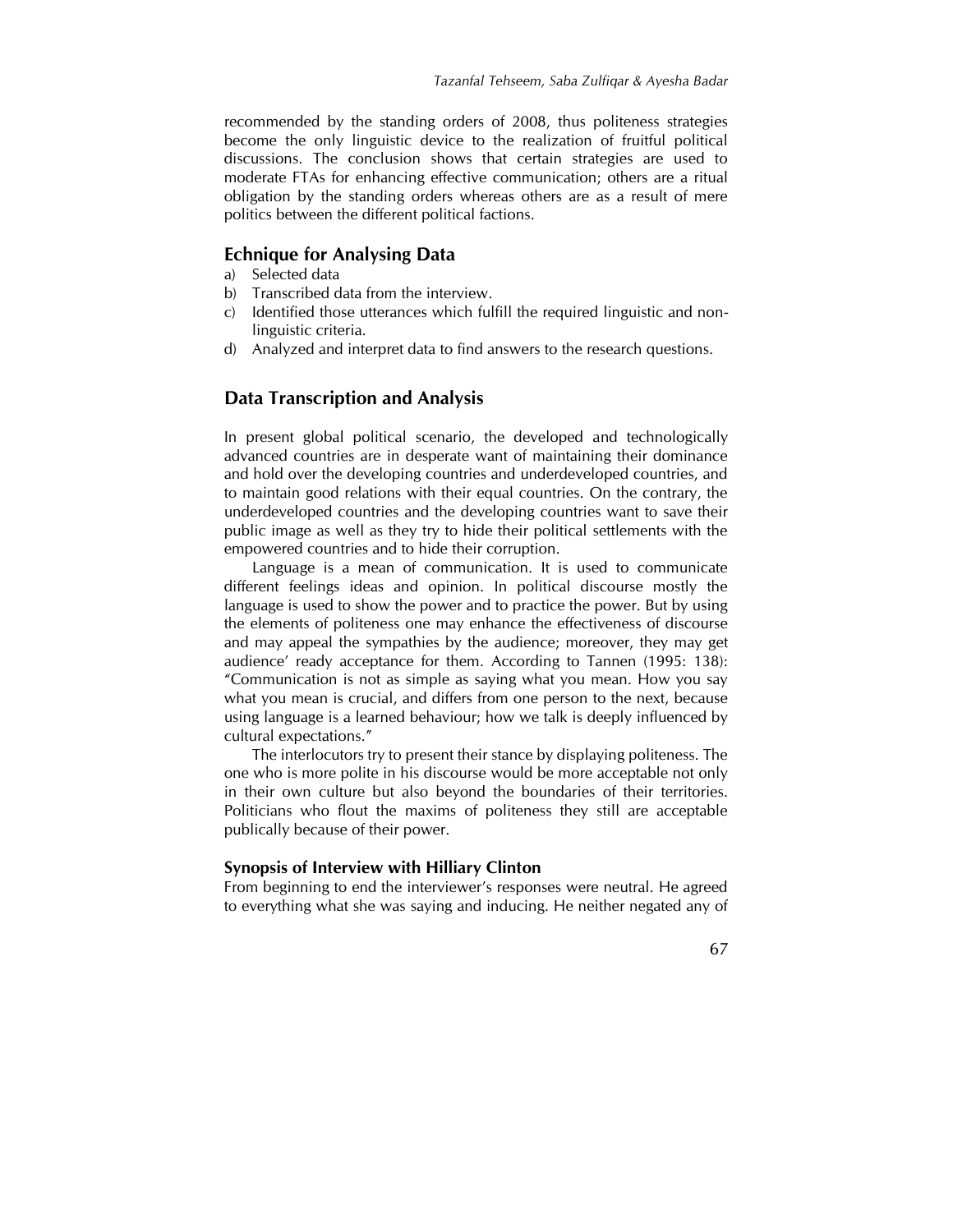her views nor did he ask any of the conflicting questions. He kept on seeing the world affairs from the eyes of Clinton. On the contrary, Hillary discussed world affairs, political and social and economic issues. She served under President Barak Obama from 2009 to 2013 as foreign secretary. She was First Lady from 1993 to 2001. Present interview is taken by Erric at 'Fireside Talks at Google'

#### **Analysis of the Interview with Hillary Clinton**

The interview was started with very pleasant talk on Hillary's book 'Hard Choices' a layer of humour was there in the beginning and at the end of the interview. They started with loud laughters. The secretary tried to make the interviewer comfortable with her that's why she tries to be vocal with him, engages audience with her and uses polite words for greeting and addressing them.

*Hillary: <So ↑conti:nuing to work and support the Afghan security forces and then ↑finally being well aware that so many a problems in Afghanistan are incubated in Pakistan (.) and the ↑Pakistani government is ↑now facing some of the most serious threats that it historically ↑ha:s because (.) as I say in the book the(y) they had an idea: that was never going to work for long terms which is <you can keep ↑poisonous snakes in your and expect them only to bite your neighbors(.)> and the ↑Pakistani military and intelligence establishment have unfortunately over years worked with supported ↑lots of terrorist groups extremist groups for their own purposes ↑some of which was to keep Afghanistan (away) so there has to be lot of efforts made to work with the ↑Pakistanis as difficult as ↑that is(.)*

> Hillary was asked about *Richard Hall Brock, who was asked for the negotiations with Afghanistan, and the effect of his sudden death on Afghanistan's present scenario. In response to this question Hillary discusses Richard's contribution to bring stability in the area. Moreover, what she appreciates the most is Richard's style courage of going to the area study the psychology of and his effort to bring both the parties closer. Similarly, she also discussed that when Richard was replaced and Secretary Kerry was appointed then he also went to the people learnt their intentions and demands; discussed with the American high officials and tried to satisfy their demands. According to Hillary Secretary Kerry also filled up the gaps between both parties. In response to the same question she also discusses that Afghan President Karzai has proved himself supportive in bringing peace and stability in*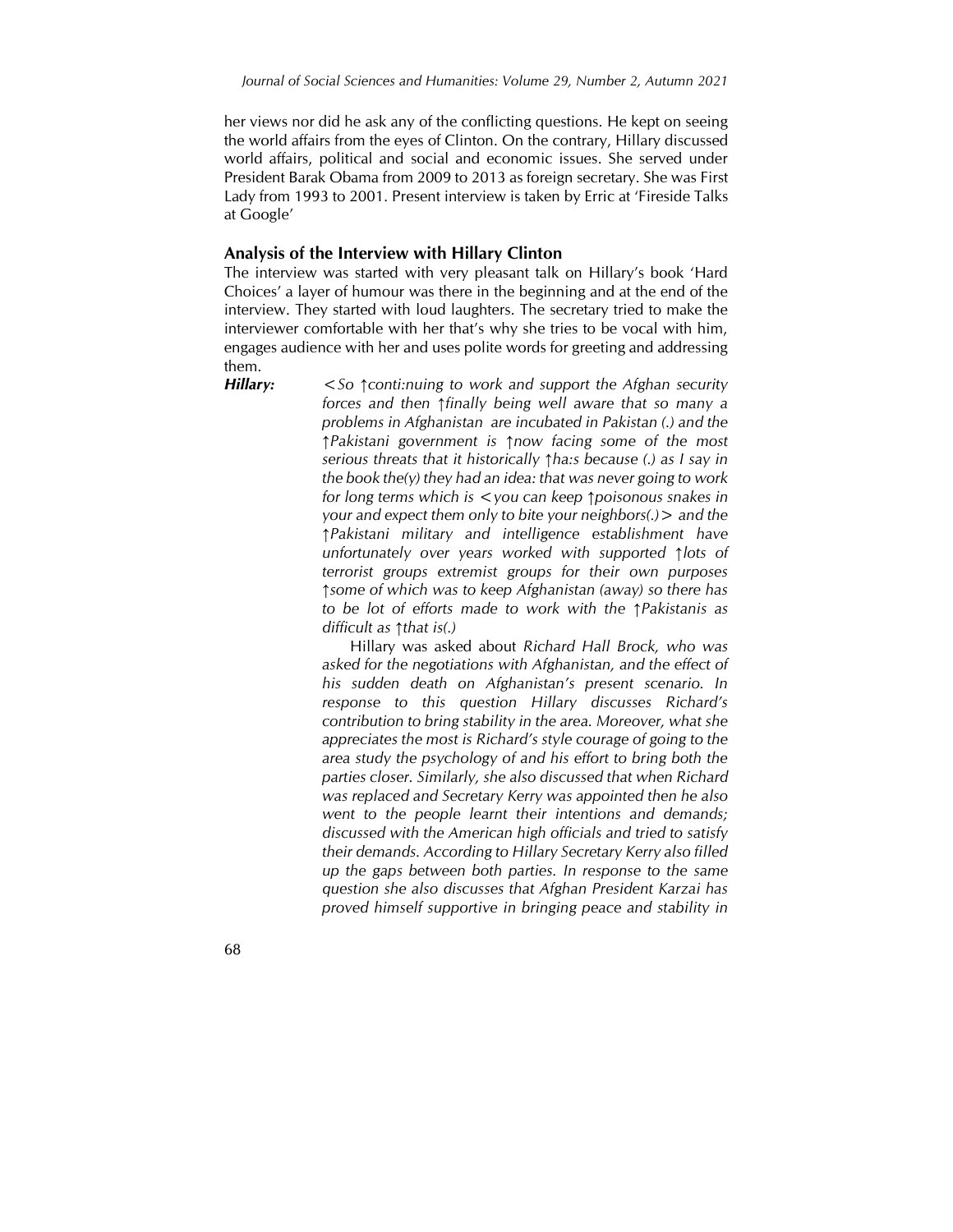*the region. Then she discusses that there are three main challenges which they have to face. The first challenge is to get a new president who can keep Afghanistan unified second is to continuing to work with Afghan security forces and third is Pakistan because she believes that all the problems in Pakistan are incubated in Afghanistan. Hamid Karzai is a pro-American leader who acts like a puppet in the hands of the invaders. Due to his alliance with the invaders the local people and the Taliban didn't negotiate with him. In 2014 the invaders still wanted to prolong their stay in Afghanistan that's why they wanted to have another puppet as Karzai who would act as they will. Second threat or so called challenge for Hillary is to make strong security forces. The common people of Afghanistan were facing severe financial problems and they required immediate financial aid. The only way was to join the security forces and get the maximum benefits. This relation was to be symbiotic relation in which both the participants would take benefits. Americans require the devoted security forces and the security officers require financial support. This symbiotic relation helped the stake holders to get the benefits. The challenge which she discusses is very much unnatural challenge. US declared that Al-Qaeda was responsible of the 9/11 tragic attacks. George Bush declared war against terrorism. Pakistan performed at the front line in 'war against terrorism'. Osama bin Laden was affirmed as terrorist and Al-Qaida was declared as a terrorist group. US forces with Britain, Germany and other nations threw missile and attacked on Afghanistan on 7 October, 2001 through air. Mushraf ordered first military operation in his homeland in the tribal areas of Pakistan in 2001. In 2003, Pak-army killed several terrorists. Pakistan started a military operation on the US motivation in Waziristan in 2004. These operations resulted disorder in the country and hostility against government in the mind of common Pakistanis. This demonstrates Pakistan's constant input to bring peace and stability in the region. Khan (2009) states that US government and media suspected that Pakistan is secretly supporting Taliban. In 2006, several terrorist attacks had been conducted inside Pakistan. Pakistan armed forces had to face agitation and rebellion by the general public. Even then she visualizes Pakistan as the biggest challenge and blames Pakistan for having soft corner for them. When she says historically Pakistan is with Taliban she hides the fact that Pakistanis*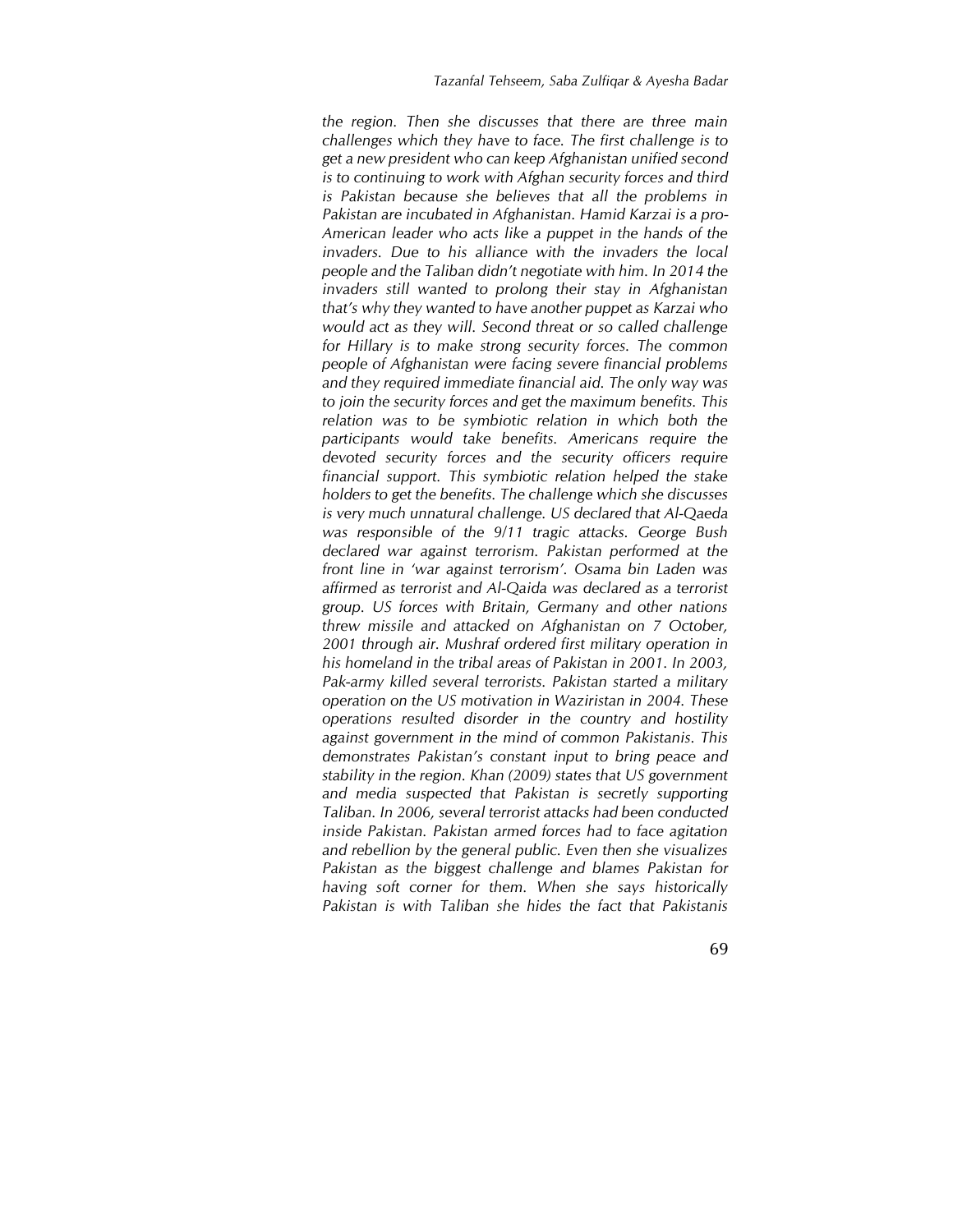*generated, supported and helped Taliban on America's demand against soviet forces in Afghanistan. Fodder, ammunition, bombs grenade was transferred from America to Taliban in order to eradicate soviet rule in Afghanistan. Now in her discourse she is blaming Pakistani military intelligence for keeping those poisonous snakes (Taliban) in their backyard for keeping Afghans away. Here Hilly is hiding fact and in order to 'save her face' and to maintain her face she is trying to be 'in the wrong face'. She is maximizing the dispraise of others i.e. Pakistan in this way she has flouted 'Leech's maxim of approbation'* 

*Imbalance in turn-taking is observed; Secretary Clinton prolonged her turns and flouted the conversational maxim of quantity. In the above question she was only asked about Richard Hall Brock's contribution in American 'war against terrorism', she replied about what was asked with an addition of secretary Kerry's contribution and Pakistan's role in this war against terrorism. This reveals her authoritative behaviour to undergo a conversation.*

- *Interviewer: ……………When you start looking at the examples especially [Ireland(xxx)china and Japan] Hillary: [hmmm] (nodding her head)*
- *Interviewer: and others its getting more confusing to an outsider (,) You talked about the ↑pivot..do you think that we understand ↑ how to navigate now between these ↑each of these countries is becoming more ↑nationalistic as it become stronger?*
- *Hillary: Right(.)* <*hhhh well that is aaaa a trend that uhhh I saw(.) aaaa really beginning to: take off and it has a ↑number of implications ↑both for the region aaa but also for ↑us and rest of the world(.)> ammm as China has got much more ↑economically powerful its ↑understandable that they ammm want to project their power aaa but its quiet ↑threatening to the rest of the region(.) and <what I saw as a a ↑growing threat(.) was the increasing(.) budgetary resources going on people's liberation army to build up their naval capacity so they could project power aaa on the seas now ↑United States primarily has kept the peace in aaa asia aaan in (waters) for the protection of powers and our Navy has been a very positive ↑force but its clear to me that the Chinese intend to ↑challenge aaa American Naval amm superiority >that's*
- 70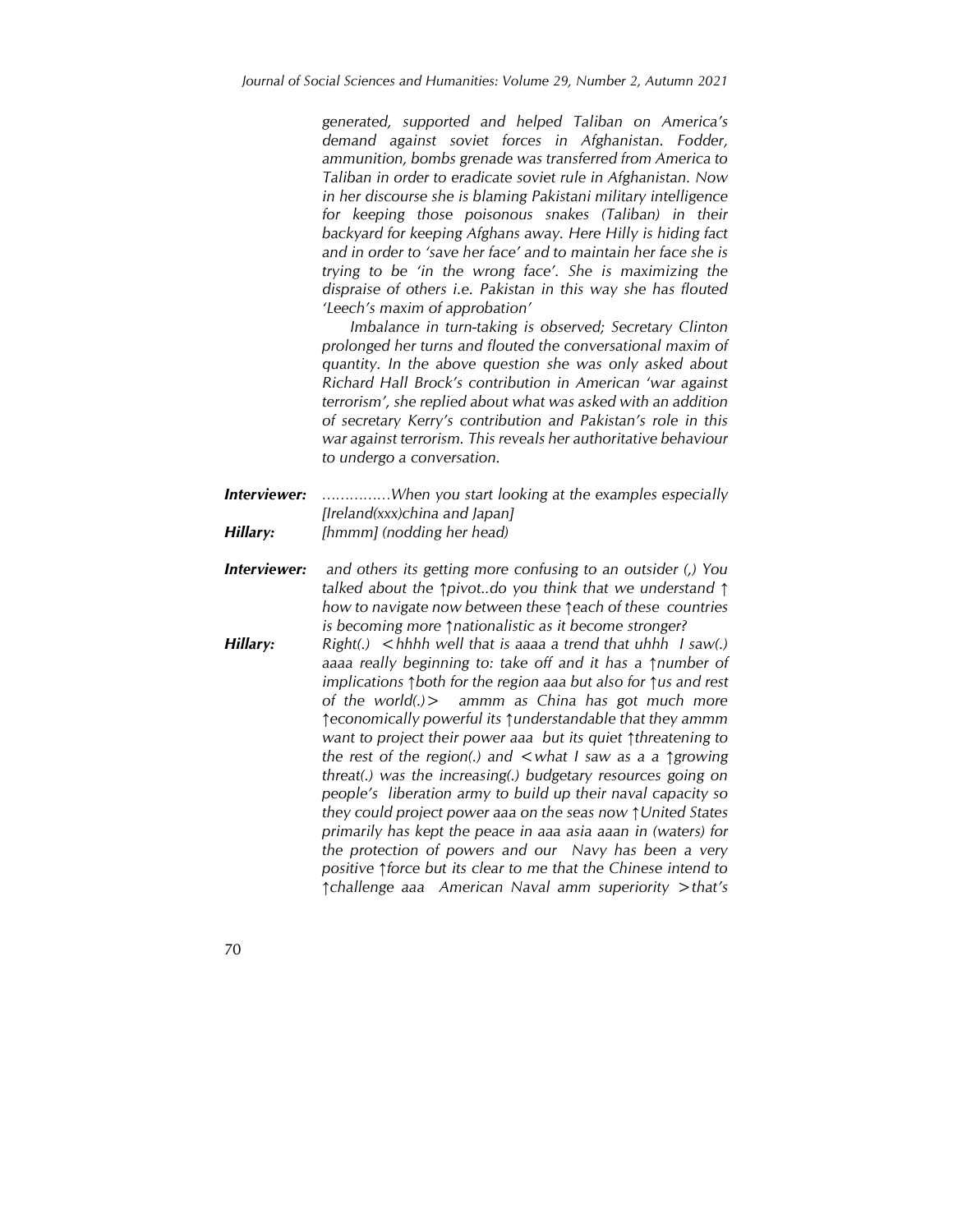*their perfect right to do so that the(y) they are sovereign country they get to make those decisions…*

When she was asked about the world affairs especially with reference to Ireland, China and Japan, the interviewer hypothesizes that when each of these countries became stronger they become more nationalistic. In such circumstances how America has to navigate. In response to this Hillary says that nowadays this trend is being shed off but China is the exceptional case in this regard. She prophesizes that this has a number of implications on America and the rest of the world. Then she discusses that since China has become economically strengthened Chinese are increasing their budgetary resources to build up their naval capacity. She also explains that China being economically powerful in the region is trying to get the power over Asian waters. Then she discloses her fear that in this way Chinese are trying to challenge American naval superiority. Here Hillary flouts the maxims of politeness. Most importantly she flouts the maxim of approbation by maximizing dispraise of the other group but this flouting is not the worst because she is not dispraising the hearer (h). Secondly, she also blames China for having territorial claims and for asserting those territorial claims against Philippines, Japan and Vietnam; which may lead to the conflict in the region. She also adds that America has mutual defense with five nations in the region i.e. *Japan, South Korea, Philippine, Australia but also Thailand. America is bound to protect its allies if anyone would disturb peace in this region. The conflicts between China and Vietnam, China and Japan, China and Philippines were discussed and America's silence on these conflicts is described as an 'intensive diplomacy' and to send a silent message to China. She tries to portray China's negative image and intensifies by rhetorically adding that why China wants to disrupt the forty percent of global trading and why they spur up the potential conflict in Japan by destroying peace and stability in the area. China is actually the next emerging country with respect to economy. International market holds consumer based market where China "*is the largest manufacturing economy in the world as well as the largest [exporter](http://en.wikipedia.org/wiki/Export) of goods in the world."(Wikipedia)

"China is the world's [fastest-growing major economy,](http://en.wikipedia.org/wiki/List_of_countries_by_real_GDP_growth_rate_%28latest_year%29) with [growth rates](http://en.wikipedia.org/wiki/Historical_GDP_of_the_People%27s_Republic_of_China)  [averaging 10%](http://en.wikipedia.org/wiki/Historical_GDP_of_the_People%27s_Republic_of_China) over the past 30 years." (Wikipedia) the reason of this highest growth rate is their rapid development. Moreover, the growth rate of other countries fluctuates over the year but China's growth rate remains consistent. This is the biggest reason of American's hatred for China. Secondly, America always uses different countries for their own welfare in the global scenario. In the war against Russia (when Russia was super power and invaded Afghanistan), America used Pakistan's Taliban as a tool to evacuate the region from soviet rule. In  $21^{st}$  century China is the emerging power that's why America is threatened of this emerging power. That's why American ex-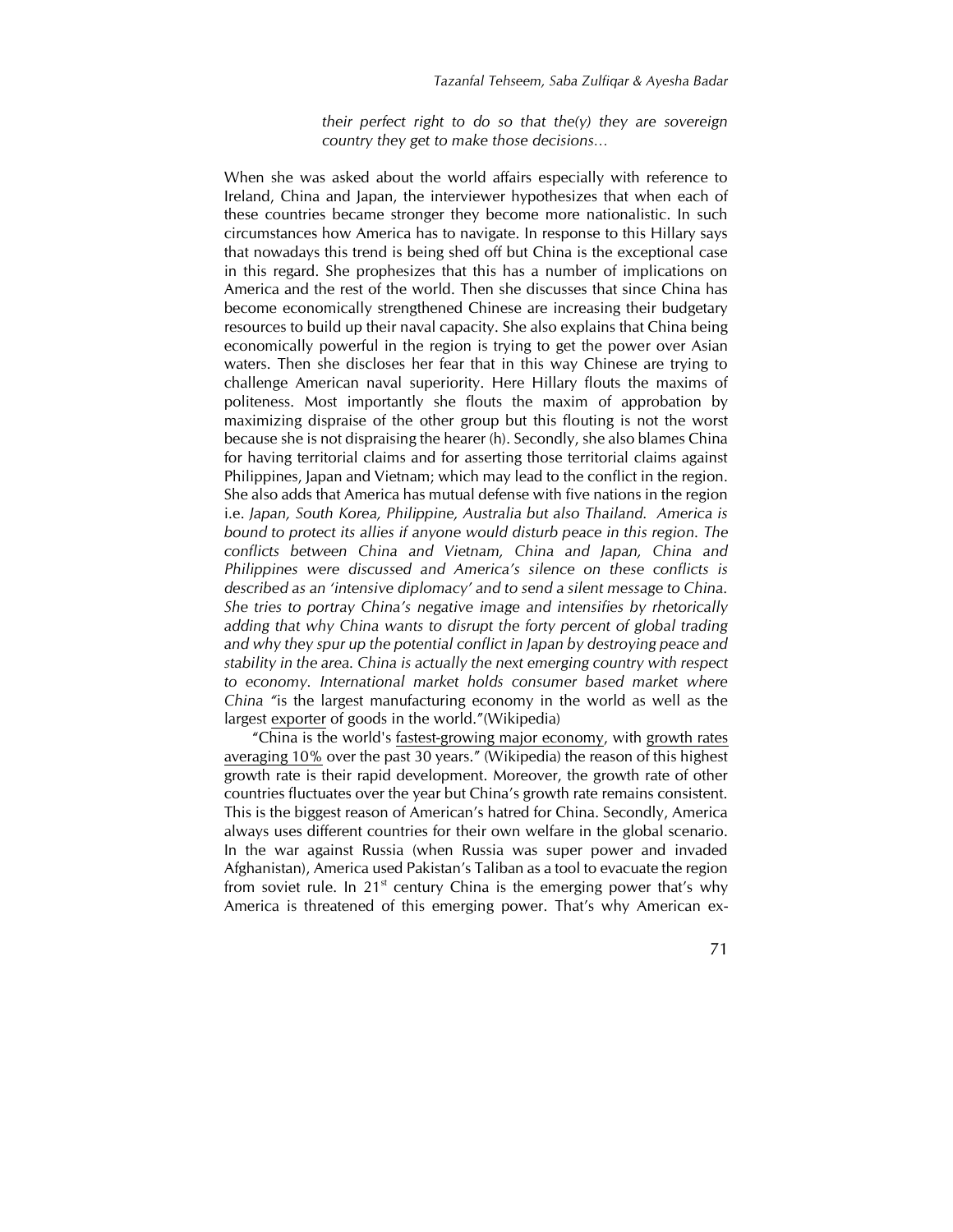foreign minister tries to portray Chinese bad image in media. Nowadays in this 'media war' good and bad images are portrayed through verbosity in media debates; in order to get moral, political and social superiority over the other. In the war against China, India is an ally with America, in this way, Indian's hidden agenda is to disrupt Pakistan's peace and stability will also be accomplished. Here when Hillary talks about China, she highlights that China is a country indulged in different regional conflicts; while America itself is alleged for occupying Arab states and South East Asian states only for getting hold of their reservoirs. Here again she is circumventing the facts and 'saving her face' as a member of the super power. She flouts the 'tact maxim' by not handling the situation tactfully therefore inviting the offence of the 'other party'; flouts the 'maxim of generosity' by maximizing benefit to self and minimizing benefit to other and she also flouts maxim of approbation by 'maximizing praise of self and maximizing dispraise of other. Moreover, she is appearing in the 'wrong face' by describing that it's only China which is invading countries like Vietnam, Philippines and Japan for getting social and economic benefits. Historically it is widely admitted fact that Americans invaded Philippines and ended with Philippines revolution which ended in 1902, Vietnam's 'resistance war against America' ended in 1975 and American control of Japan especially in Hawaii can never be ignored which lasted up till 1914. Moreover, the term 'Black ships' was emerged when western vessels came to Japanese waters. The reality is that Hillary is trying to appear in wrong face by presenting her to be indifferent of any such invasions. She has proved herself to be least tolerant and most impolite person when she talks about other super powers in the region. Hedging is also an important part of her interview. When she talks about Chinese foreign minister she also mimics him mocks him and makes fun of his knowledge about the area.

In Hillary's interview there is more display of impolite attitudes when she discusses about global issues but behaves politely when general social issues are discussed. Like when she talked about the social issues i.e. general attitude of mothers and specifically her own mother's, unemployed youth in America, formation of her own welfare institutes.

#### **Synopsis of Interview with Shah Mehmood Qureshi**

This interview was taken in 2009 when Pakistani policies were in the state of transition Pakistan's internal and external affairs are discussed. This interview was specially to discuss internal affairs like Peshawar attack 2009. Attacks like this and many others spoiled the law and order condition in the country. He described that Pakistan is in transition state of both political stability and socio-economic stability. Pakistanis are facing internal challenges more than external ones.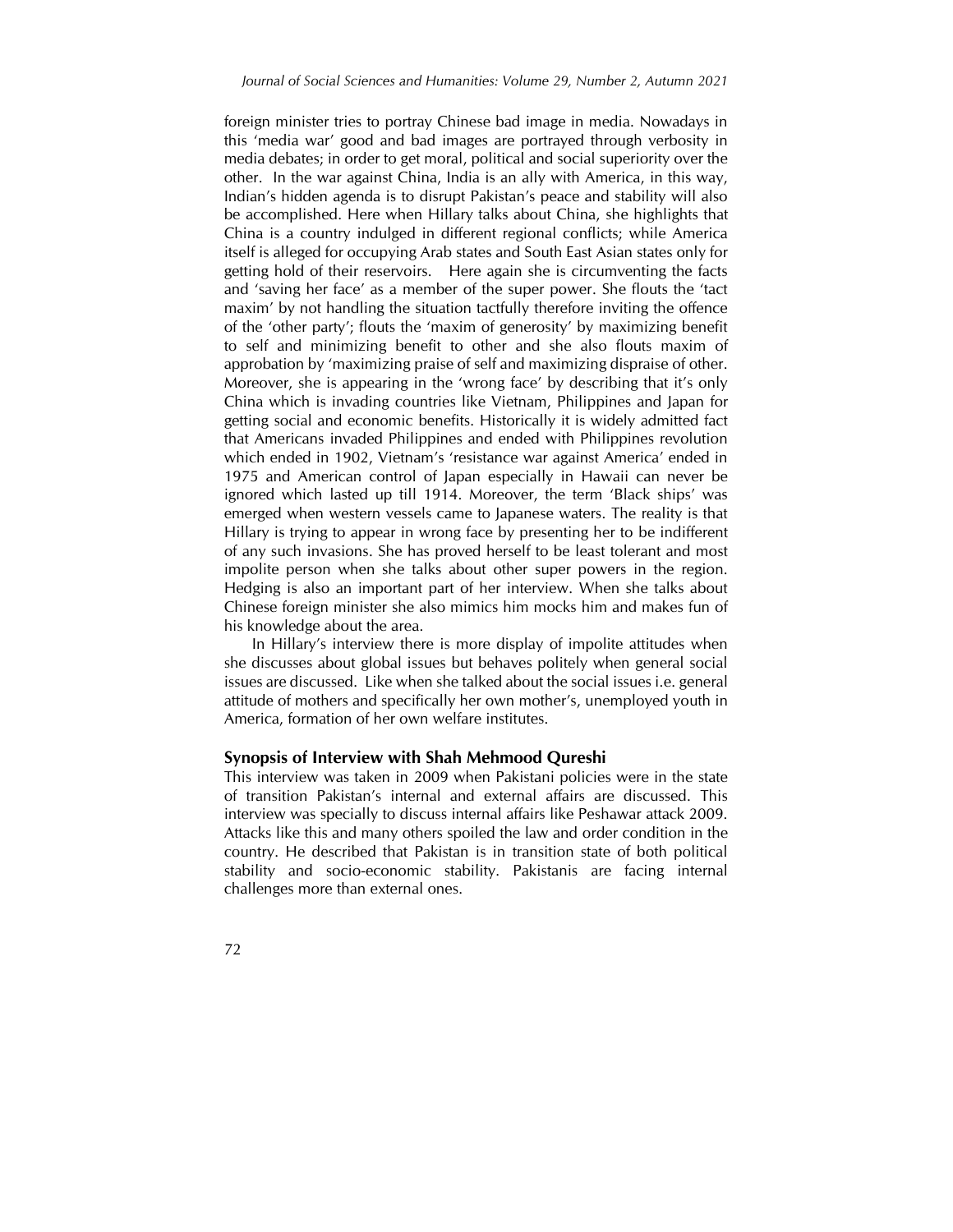## **Analysis of the Interview with Shah Mehmood Qureshi**

Political scenario of 2009 was that Pakistan People's party got prominence in 2008 elections and Zardari superseded Musharaf's long rule. War against terrorism was at its peak and the poverty socio-economic decline political instability and security threats around the globe were the hot issues. Pakistan for having the most significant geographical and historical place in Asia for maintaining peace and stability in the region was playing the most fundamental role in bringing the stability to the region at the cost of innocent deaths and at the loss of infra-structure.

Politicians in political interviews customarily are indirect and naturally their statements are always unclear, indefinite, elusive, indirect, and obscure. The equivocal trait of statements by politicians obviously makes them polite in 'language game' of political interviews. Political agents try to save and enhance their own face, image of their political party and their country. When Shah Mehmood was asked about the social instability, due to Peshawar attacks in 2009, he instead of answering the question directly used the indirect way by discussing the contribution of his party's democratically elected government.

**Qureshi:** *What it means is that mm (.)Pakistan (.) has come out of denial (.) and we recognized the challenge (.) and we as a political .. ahh entity as a political party and as a government (.) which is democratically elected have decided to take it on, head on. aaaa because we feel that this ….innocent people who are dying on a daily basis is gonna effect our economy(.) investments(.) growth (.) Today there is a resolve, a determination and there is a political consensus with in Pakistan that we have to go further. And sieve this (.) To its logical conclusion (.) whether we have to operate in Swat (.) or we have to move towards Waziristan or any other area of Pakistan where there these extremists and militants trying go to: aaa and challenge the elected government."*

In order to save his political face. He used the words that Pakistan has now come out of denial means government before theirs was unaware of the social, political, economic challenges. Moreover, in his very first speech he highlighted political agenda in a very indirect way. The degree of indirectness heightens the optionality scale for the audience. The more his utterances are indirect the more his lines are interpreted by the audience which evokes audience's positive response and ere denying the existence of those challenges. While the reality is that it was president Musharaf's government which created maximum awareness among the people about the regional and the global problems and instability.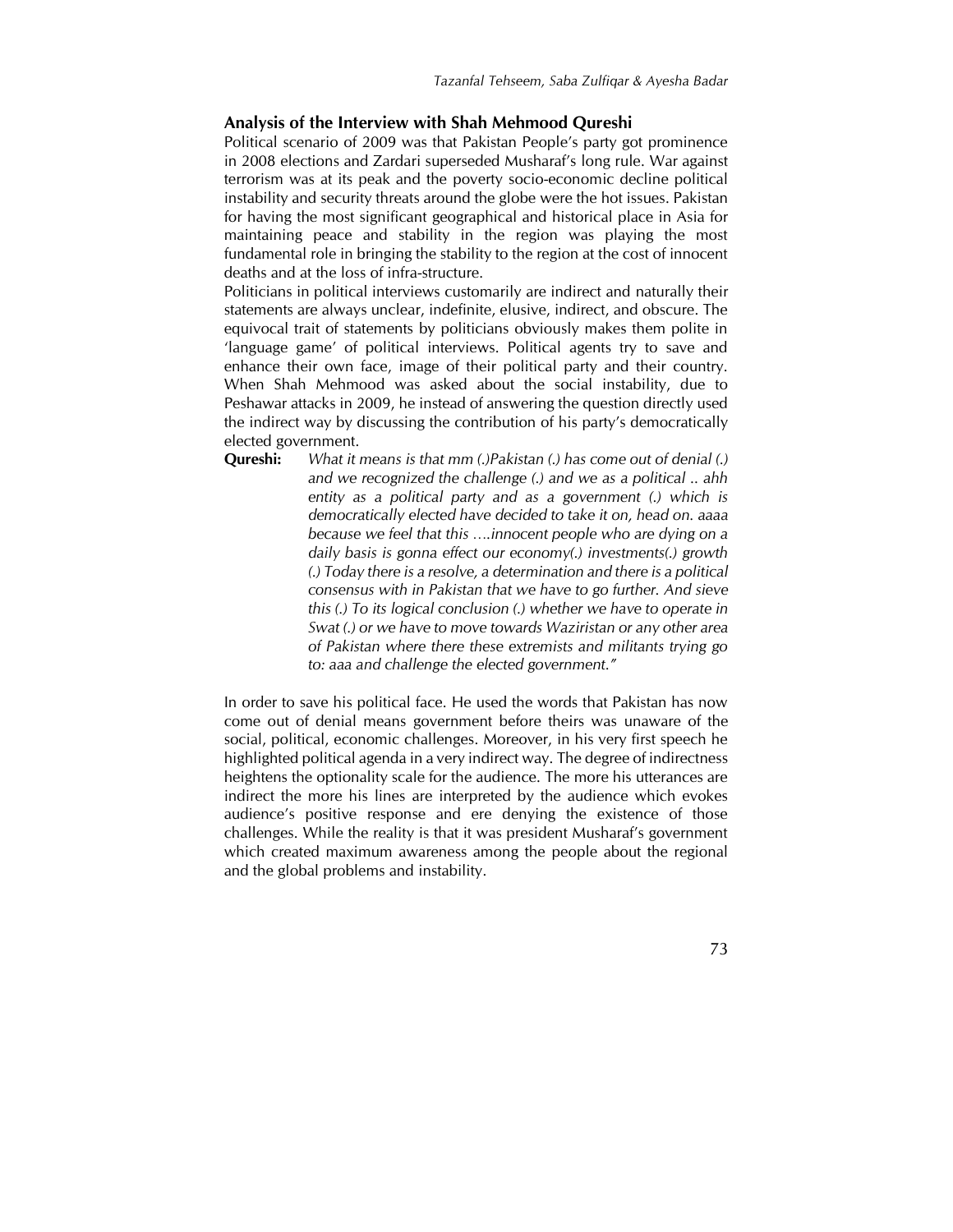The boast of democratically elected government in his interview, shows his negation and his party's agenda of denial of dictatorship. Moreover, in order to maintain his 'own face' he repeatedly discussed that he is the part of elected democratic country.

- We as a political..ahhh entity as a political party and as a government (.) which is democratically elected have decided to take it on ↑head on.
- We have to face it politically and we have (.) and that is how this fight has got politically ownership today which was lacked in the past (.)
- Since the democratic government has come into office, just year and half ago. We are trying to revisit the terms of engagements
- Now we have democracy (.)

All these utterances reflect his strategy of cashing the democratic tenure and to invite audience's acceptance of their political face. He tries to induce in people's minds that their government being democratic one, invites people's opinion and deals with all the issues related to general public. Then he also clarifies his position, intentions and motives. On the contrary, it may also be understood that he is emphasizing this because his party's performance is not in accordance with what he has claimed that's why he is propagating their motives and not concentrating on their actions. His 'face saving' and 'face maintaining' makes his speech polite to a great extent.

- **Interview:** *Is that going to be enough for (.) to prevent even more attacks like we have seen thereof last 3 weeks which you have said that 100 of people have died in girl's schools at khayber (.) we have seen girl's school attacked over and over again. Local officials have told to Aljazera that intelligence security resources are simply not ↑enough, in Peshawar for example isn't it also a question to reform of those military and intelligence structures so that these areas are better covered.* **Qureshi:** *(.)Certainly aa aaa there is always a room for improvement (.) a:nd over the years we have improved(0.5) ↑But (0.2) there is* 
	- *so much that we can do. You cannot have military presence or intelligence presence in every local corner of the country. It's a country which is inhabited by hundred and seventy million people. It's a huge country.*

He also emphasizes that the solution to all the legal, political, social and economic issues is the democratic government. Here, Mr. Qureshi's mind is not clear. It implies that he may not have any long term planning, or else it may also show his inability to disclose existing policy if he has any or the policy making and planning is kept hidden. In order to satisfy the interviewer's demand used the indirect expression by describing that there are no possibilities of appointing soldiers at every nook and corner of the country. The cost-benefit scale is lower i.e. the lesser the cost to the hearer,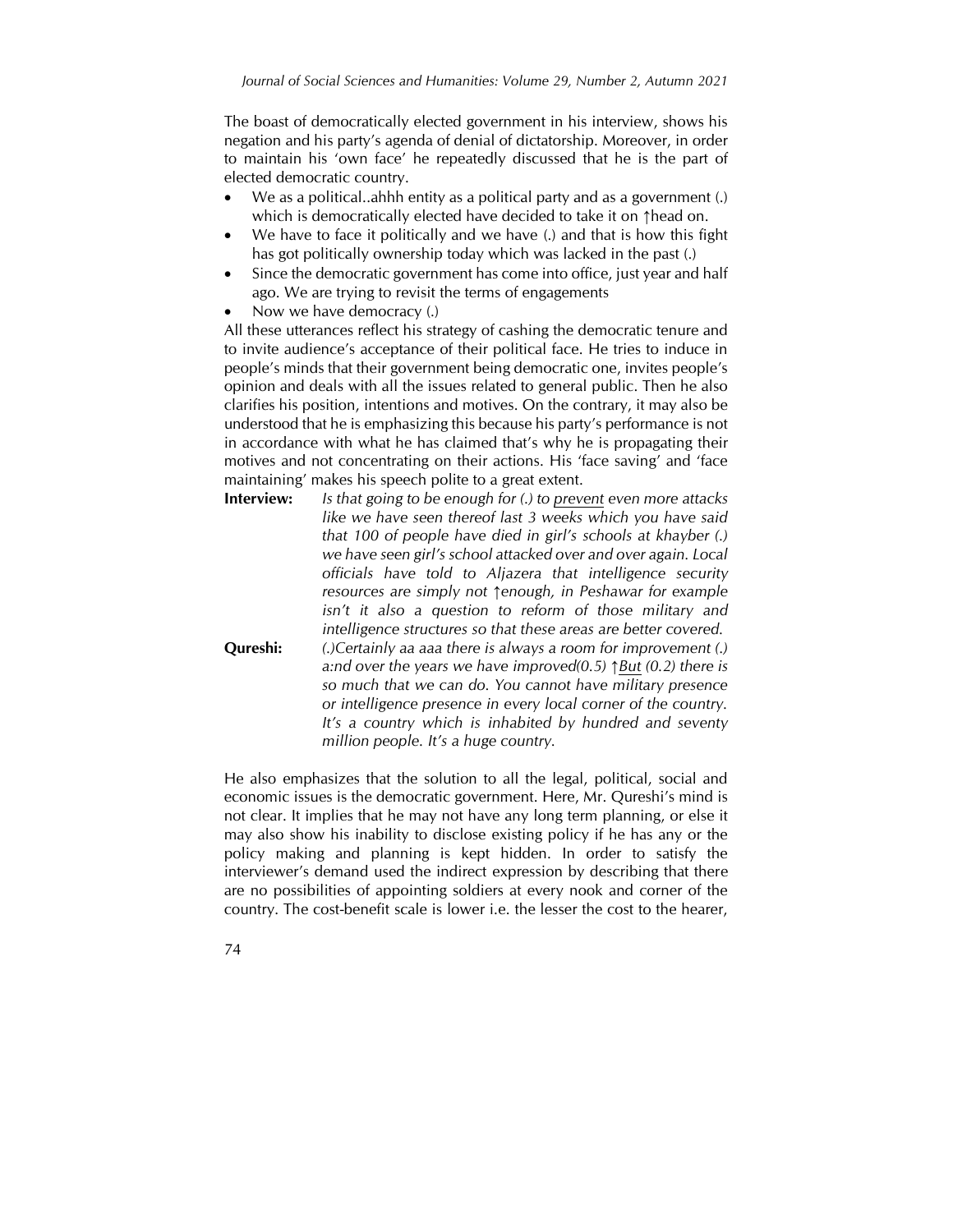the more polite the illocutionary act is; that's why he is more polite in his discourse.

**Q-4:** *But people don't feel safe people are really worried. Where they go if these arm groups can go to places like these like we saw in Laho:re where they go into brazen attacks these all places are supposed to be secure(.)*

**Qureshi:** *True (.) but people were not safe in New York. People were not safe in Bali. People were not safe in the great London. Right (.) aaaa Terrorists are terrorists. People are not safe in Iraq in Iran, in India. So this is a ↑global challenge and we have adopted a regional approach. Accepting that this challenge is larger than aaa this Pakistan. Pakistan ↑is playing the role in front line state you know, and we are fighting it out for not just for our security but for regional security and global security and we are paying a price and we recognized the the the magnitude of the challenge. In the past people were not willing to accept the challenge even they denied….*

When Mr. Qureshi was asked about the security issues within the country even at the places which are supposed to be safe and sound; instead of accepting the reality he diverted the attention of the interviewer to the other most secure areas like New York, Bali and Great London which were not secure in 2009 because of the terrorist attacks in these areas at different times. In this way he becomes offensive instead of defensive. The reason may be that America is having the real threat from these types of terrorist attacks after 9/11, and Pakistan is fighting the war against terrorism, for America. The real instability in Pakistan is caused due to Pakistan's alliance with America against Afghanistan. That's why instead of being defensive he is offensive and uses hedging i.e. used mitigating words to lessen the impact of the interviewer's utterance. He not only denies the fact that only Pakistan is at the stake rather this issue is worldwide and the whole globe is facing this challenge rather at the same time he also discloses that, political parties after having consensus have started to reform institutions to address this challenge. This implies that he tried to be offensive at the same time he admits the fact that his government is taking steps to eradicate terrorism. Moreover, political consensus for security issues is discussed in order to stable internal affairs. He uses the maxim of tact to elucidate his view point that Pakistan is not only the victim and also handled the situation successfully without inviting offence from the listener.

**Interviewer:** *So what would be your input be in the strategy review if the USA would allow you to handle it?*

**Qureshi:** *Well (0.2) our input will be useful, why do I say to be useful (.)It would be useful because we understand the area we*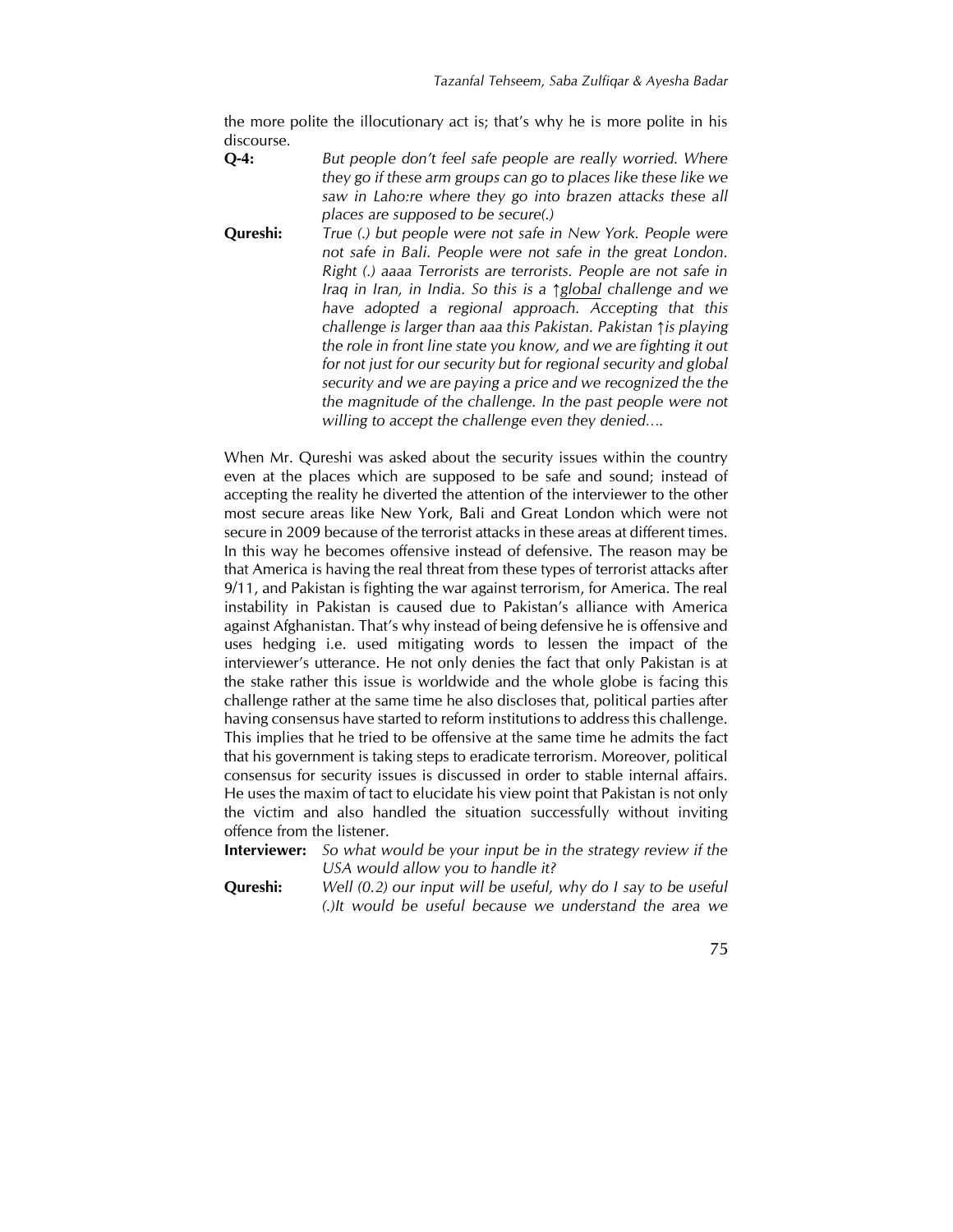*understand the customs (.) the language (.) the traditions (.) you know we have a common religion, you know we have common tribes living on both sides of the border(.) right and aaa we have to help each other because if we are affected on our side being oblivious of their needs and push the miscreants into Afghanistan they are not helping ourselves if the USA and NATO serge in Afghanistan pushes into Pakistan*  you know it is not in their long term interest to do so. So it has to be a well thought out, coordinated strategy, a holistic approach to resolve the problem.

The listeners here tries to know whether the strategies used by America are the right ones or else these strategies are to be improved and she also wants to learn what is Pakistan's point of view about American policies which they have adopted for bringing peace to the region. In order to review their strategies Qureshi reveals that whatever would be Pakistan's strategies those will be useful for Afghanistan. He, in a highly polite way, discusses his stance and indicates his country's status in Pak-Afghan war against terror. He uses polite words and by using hedging he lessens the intensity of his point of view. When he says that, Pakistan and Afghanistan are culturally, religiously, traditionally, linguistically and customarily same. It implies that he is indirectly saying that America which is geographically, socially, politically and mentally opposite to Afghanistan should not have the right to device their policies. Moreover, he also discusses that it is not in Pakistan's or Afghanistan's interest if the miscreants would be pushed on either side of the boarder. Pak- Afghan border comprises of Federally Administered Tribal Areas (FATA) and parts of North West Frontier Province (NWFP) along the border. Since US led the war in Afghanistan incidents of violence has been increased on Pak-Afghan border. By early 2009, there was growing consensus in Washington that to win the war in Afghanistan, it had to address the chaos in Pakistan's tribal areas. In March 2009, Gen. David McKiernan, the top commander in Afghanistan, told the 'News hour' the only way to [break the stalemate](http://www.pbs.org/newshour/bb/asia/jan-june09/mckiernan_03-17.html) is to take "an Afghanistan-Pakistan approach to this insurgency." Before this the inhabitants on the borders were thought to be purely Pakistani and were pushed on Pakistan's side. Qureshi used hedging in order to describe the situation; used less offensive words rather more positive words than negative ones and condemned America's strategy on Pak-Afghan border. He described that the strategy is to be 'well thought-out, coordinated'. He does not dictate any one and does not use those words which evoke the listener to be aggressive or offensive instead he uses suggestive way to describe his stance.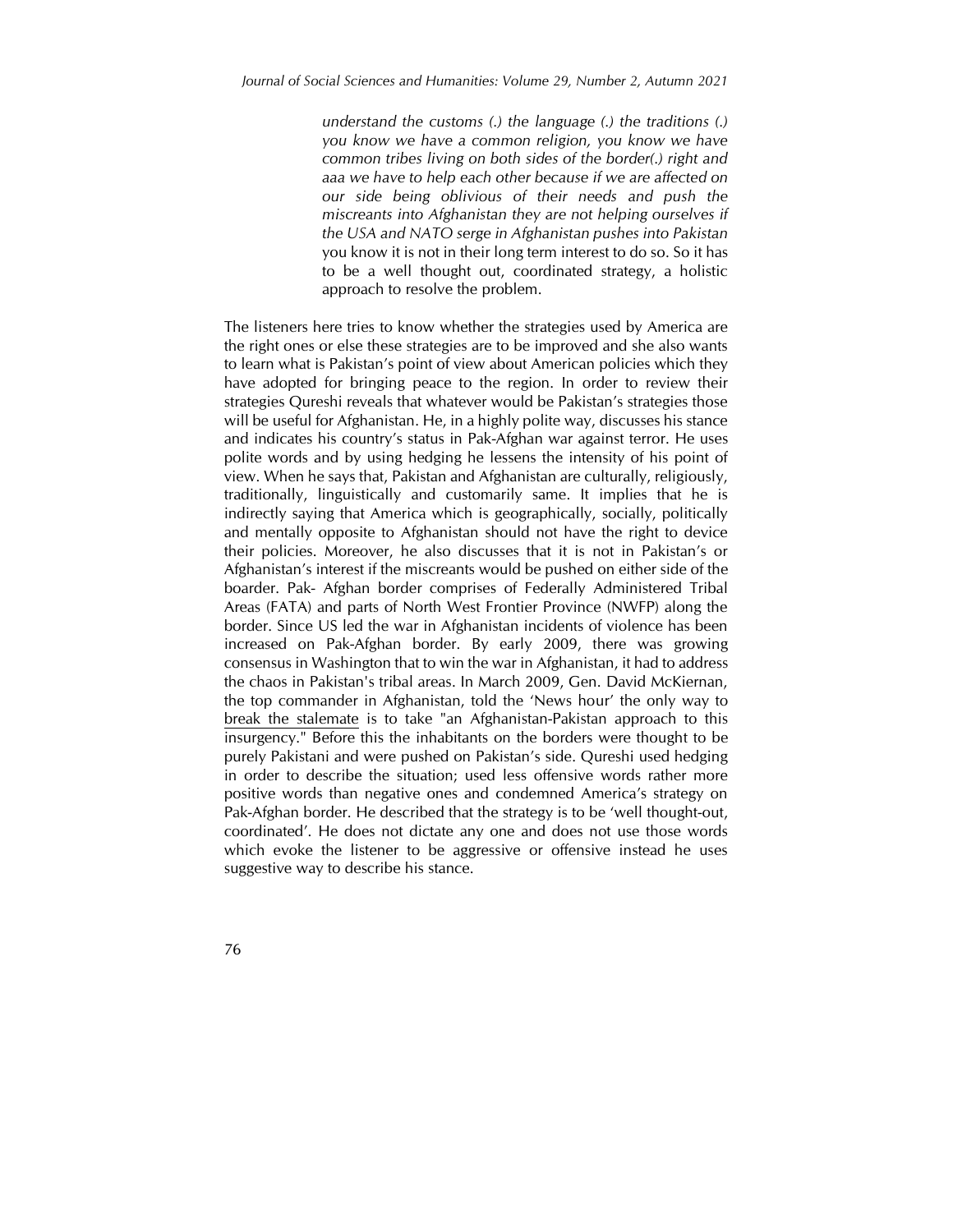- **Interviewer:** *Pakistan and Afghanistan have had very difficult relations in the past. They have been very shaky. How would you describe them now?*
- **Qureshi:** *Dramatically different (.) they are no longer shaky and we understand each other. We have decided to cooperate with one another. In the last year and half the environment changed dramatically (.) We signed new declarations, a new agreement of how our futuristic bilateral relations should be (.) Right now we have negotiations with Afghanistan on the transit trade agreement. We are talking of how to improve our connectivity, how to upgrade the roads and rail links between the two countries (.) right How to aaa create opportunity zones, economic, reconstructions opportunity zones on either side to generate employment aaa and address the issues of poverty. Right. I think the situation has changed because there is great realization on both sides that we have to work in harmony, we have to coordinate our efforts to achieve our common objectives.*

When the anchor person asks about Pakistan's shaky relations with Afghanistan she points towards Pak-Afghan tension which became the worst when Pakistan allowed America to use her borders against Afghanistan. As a result of this Pakistan had to face tough resistance from Taliban fighters in NWFP and FATA. The writ of the state was challenged by such acts as hoisting of Taliban flag, girl's schools being ruined and demolished, CD shops blown up and kidnapping of foreign emissaries, abduction and killing of security personal. But in 2008 new strategic policy was made and Pak-Afghan relations were set on new horizons of peace and stability in the area. Instead of discussing any past tensions between the two neighbours Qureshi maintained his positive face by describing present negotiations for peace and stability in the area and having an eye on the future relations. This reveals his intention of conveying positive vibes to the Afghanis in order to be accepted by the general public and to lessen the strain between the two countries.

The interview is smooth and adjacency pair is maintained perfectly. Prominent gaps and overlapping is not observed. Right mechanism of turntaking has been observed which fulfills the requirement of maxim of manner by Leech. He uses hedging to lessen the effect of those pungent facts that would have invoked the offensive reaction from the hearer if, said openly. Tact maxim is used to not only describe the violation of rules by the super power but also to make her realize that Qureshi's government is devoted to bring peace in the area. Qureshi's interview is the display of politeness as a strategy to win the good-will of the super power and to maintain a positive face for the neighbouring countries like Afghanistan and India.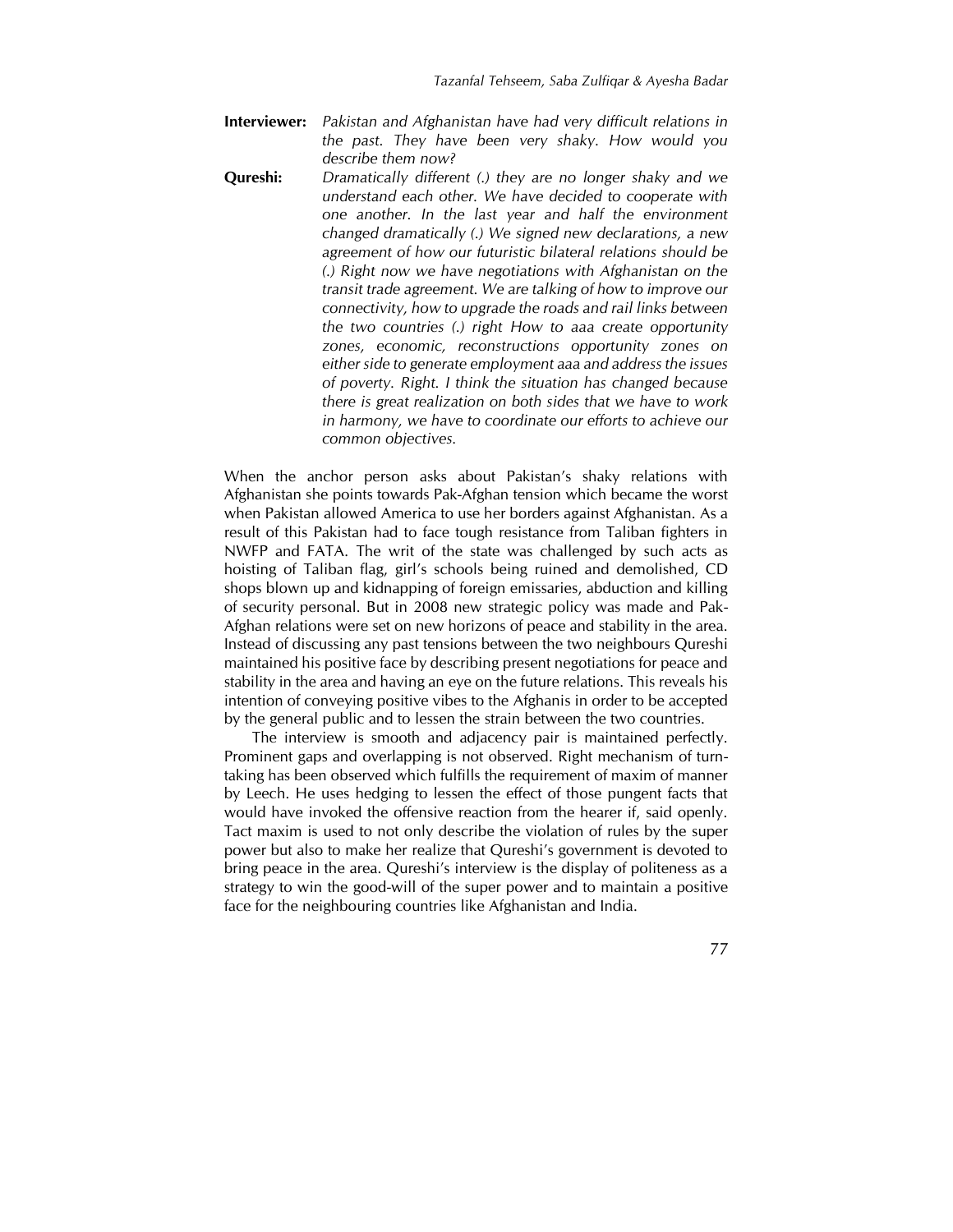#### **Synopsis of the Interview of Hina Rabbani Khar**

November 2011 US military troops engaged Pakistan's two military check points on Pakistan and Afghanistan border. Twenty-four Pakistani soldiers were killed and Pakistani foreign minister Hina Rabbani Khar demands an unconditional apology from US officials and Pakistani government stopped all the NATO supplies. Nick Clark from Al-Jazeera interviewed Ms. Khar and discussed the situation. Nick offensive started to discuss his stance and treated her as an authoritarian treats his subordinate. He flouts maxims of politeness and so did Ms. Khar in response.

#### **Analysis of the Interview of Hina Rrrabbani Khar**

- **Interviewer:** *Foreign minister thank you for talking (.) to Aljazeera (.) Umm this is very (.) ammm it strikes me curious (.) We are talking about the death the ↑tragic death of twenty-four soldiers (.) that in the pa:st up till that point about three thousand civilians are dead(.) and no(.) apology(.) was(.) demanded for ↑them(.) \*what's the difference (.)*
- **Ms. Khar:** *On Drone attacks our position is very clear (.) a:nd you know: that(.) really well(.) >that it is been again re articulated or re(xxxx) within parliamentary recommendations also aa tha:t we want to complete decisions on Drone attacks and there is a good reason, it is because, it does(.) it is counterproductive<*
- **Interviewer:** *[yeah(.) but] first the drone attack is concerned(.) ↑you haven't (.) [demanded (.) an apology*
- **Khar:** *[this was this was across the..hmmmm hmm ]*
- **Interviewer:** *[for the thousands of civilians] many hundreds of civilians but you ↑are demanding for just twenty four soldiers tragic when many civilians are(xxxx) ↑What is the difference--↑w::hy you didn't say when civilians [were dying] so you need apology*
- **Ms. Khar:** *[we have done] (.) We are continuously saying that these are counterproductive and they must ceased (.) so that position was held (.) Right? But this is over and above drones strikes (.) as you might be able to appreciate (.) this were \*across the fire (.) ↓you know across the border ↓sorry to speak (.)*

Foreign secretary of state is asked about the present demand of the apology from US government. Before this we must analyze the reason of the drone attacks. Drone attacks were being carried out on the suspected militants and their saviours and Pak military has been an alloy of US in this regard. These attacks were not solely were carried out as a result of joint intelligence information Pak army has to be protected and drone attack on Pak-Army was

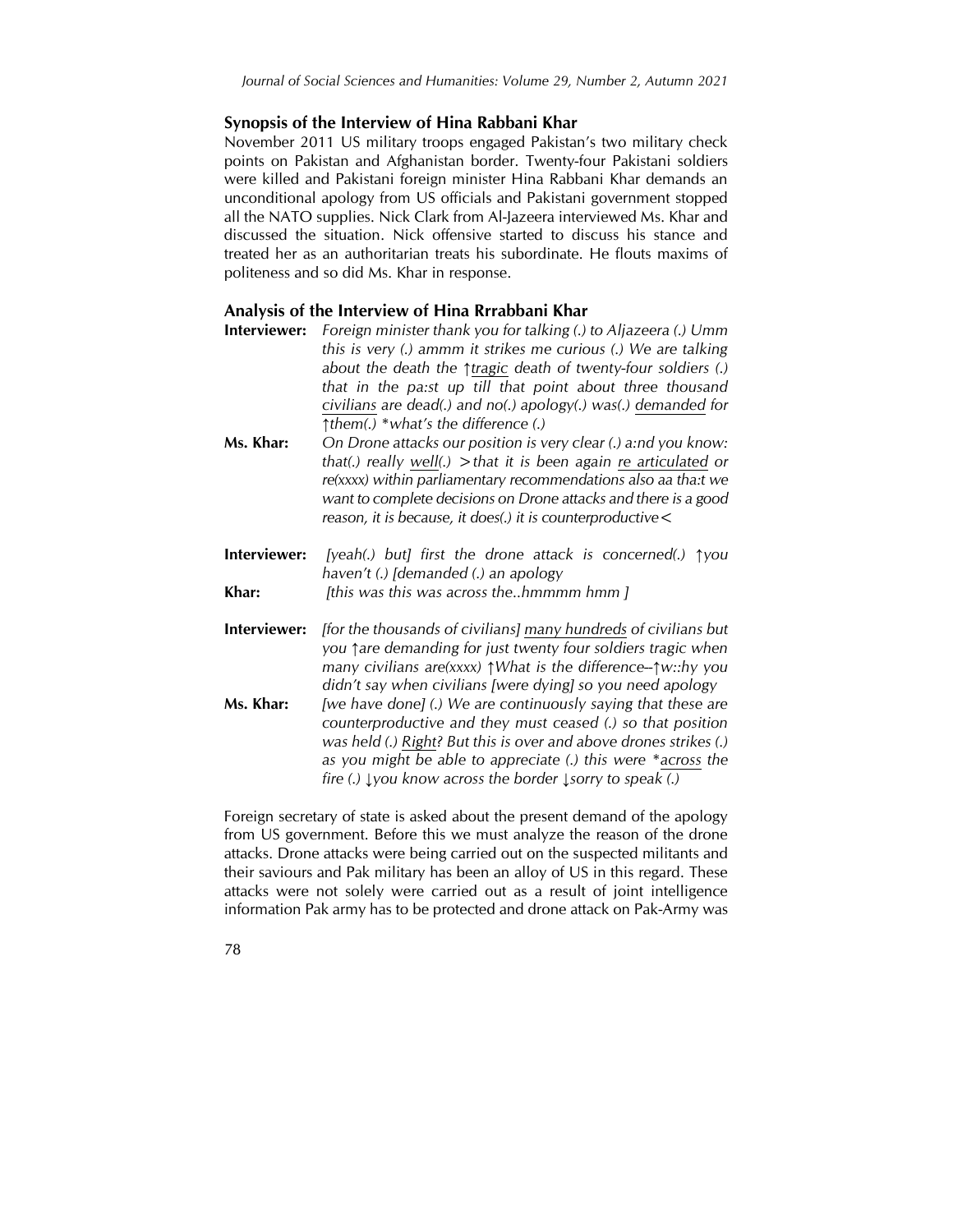meant to have a great failure on the part of NATO. That's why apology was demanded for the perpetrators of this blunder attack. Civilians amongst the casualties prior to this attack on Pak-Army were never target and they were in fact victims of collateral damage. This time the attacks were not on the civilians but on Army officials that's why the apology was demanded. Pakistan is a country which is governed by military officials for many decades and Pakistan military is the pride of the general public. Attack on Pakistan military was reflecting attack on Pakistan's solidarity and on Pakistan's defense system. In such situation to demand an apology was natural. When Ms. Khar was asked about the reason she does not use the straight forward language to describe the reason. While she was making base for her answer by discussing that within parliamentary recommendations their government wants to have a proper solution to this issue, the anchor violating the general rules and manners of conversation by disturbing the mechanism of turntaking. Instead of patiently listening to the guest he interrupts her speech and tried to impose impolite behaviour on the guest. This impolite behaviour reveals his on record FTAs are bald and redressive. The addresser's utterances are bald because these are clear, brief and direct, and are redressive as these counteract and possible damage is inflicted on the addressee's face. This in fact reveals his positive politeness because he wants to know the bare realities. The addresser wants the agreement from the addressee that she doesn't have demanded an apology for the three thousand civilians but now she is demanding this for only twenty-four soldiers. He does not want Ms. Khar to flout the conversational maxim of relevance by using irrelevant utterances that's why he interrupts her and reminds her, the main question. When the addresser repeats his question by interrupting her then the addressee becomes confused and repaired her speech *[this was this was across the..hmmmm hmm ]* and afterwards when the addresser became silent for getting the required answer the Ms. Khar becomes a bit jumbled and she said *"But this is over and above drones strikes (.) as you might be able to appreciate (.) this were \*across the fire (.) ↓you know across the border ↓sorry to speak (.)"* This shows her immaturity as a politician i.e. when the she was asked to tell only the what is asked then she became a bit puzzle and first wrongly spoke across the fire and then corrected it as across the border.

**Interviewer:** *[for the thousands of civilians] many hundreds of civilians but you ↑are demanding for just twenty four soldiers tragic when many civilians are(xxxx) ↑What is the difference--↑w::hy you didn't say when civilians [were dying] so you need apology* **Ms. Khar:** *[we have done] (.) We are continuously saying that these are counterproductive and they must ceased (.) so that position was held (.) Right? But this is over and above drones strikes (.) as you might be able to appreciate (.) this were \*across the*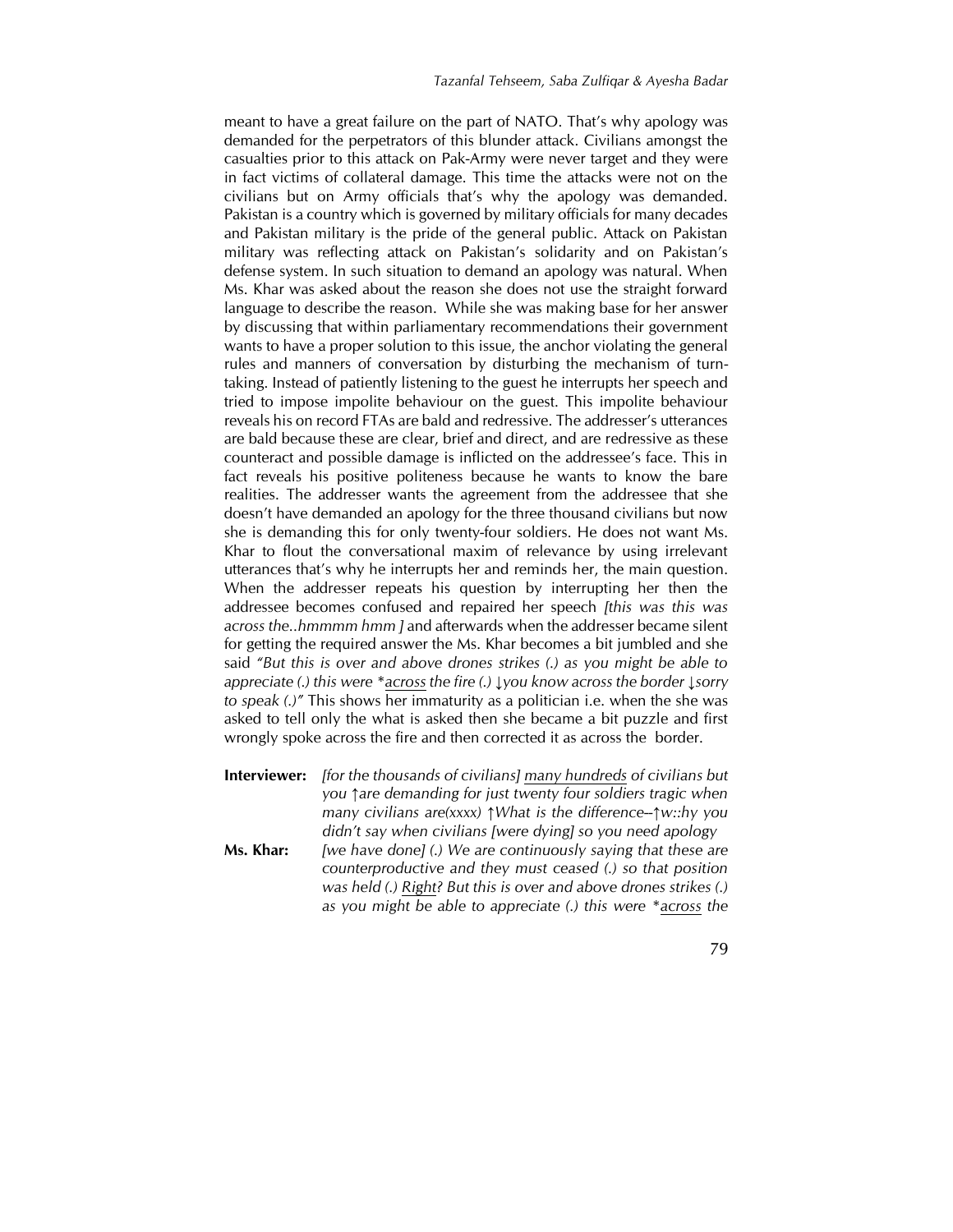*fire (.) ↓you know across the border ↓sorry to speak (.) This was through helicopters(.) so this was in some wa:ys(.) aaaa drones(0.2) aaaa much have been never ever condone it(.) we feel that they're counterproductive illegal(.) un-lawful(.) but' aa this particular attack was seemed to be(0.2) ↑not accidental at the time(.) much of your query says that it wa:s accidental(.) aaaa because we have 24 soldiers dead(.) by pointed fire coming in from other side(.) and there was not a single: (0.2) single burnt on the other side(.) Right?*

When the addresser tries to engage Ms. Khar in asking the same question for third time then Ms. Khar offensively answered him and described in detail that their government demanded that such attacks must be ceased but this time the drone attacks have killed the soldiers with pointed fire which clearly indicates the atrocity of the other side moreover, this attack was not accidental and being a sovereign nation; this attack was actually the attack on the nation's pride that's why the victims must demand such apologies. Here Ms. Khar becomes offensive because the addresser tries to be dominant and wants to provoke her to say something openly and avoid hedging and flout tact maxim but she does not leaves these elements of politeness altogether this shows that she is not completely immature as a politician. Moreover, the agency is unclear i.e. neither the addressee nor the addresser discloses who is the agency of drone attacks. This shows that the agency may either be kept hidden so that it may not be provoked to offence.

**Interviewer:** *so what do you say today when you say that the ↑drone attacks actually have(.) aaa Pakistan's passage proven(.) and it's just the public assumption(.) that you↑ denounce that (.)* **Ms. Khar:** *I say that is not the truth (.) to this Government that has not been the truth(.) but typically the dictatorship in Pakistan(.)* 

- *a:nd:-- have worked in that way ↑and I cannot deny that(.) that could have been the possibility I would not know.*
- **Interviewer:** *(interruption) you mean it's the legacy of the past (.)* **Ms. Khar:** *It could be the legacy of the past (.)[I would notknow]*

**Interviewer:** *(interruption) it could be or it ↑i:s?*

- **Ms. Khar:** *it could be the—(smiling) if I say something what I mean I'm saying so your counter question will rema:in--↑my answer will remain (.) what I am saying(.) aaa so(.) it(.) could be(.) aaa but as far as we concern there is absolutely no definite approval at any point at any time by anyone (.) ↓ Within the government (.)*
- 80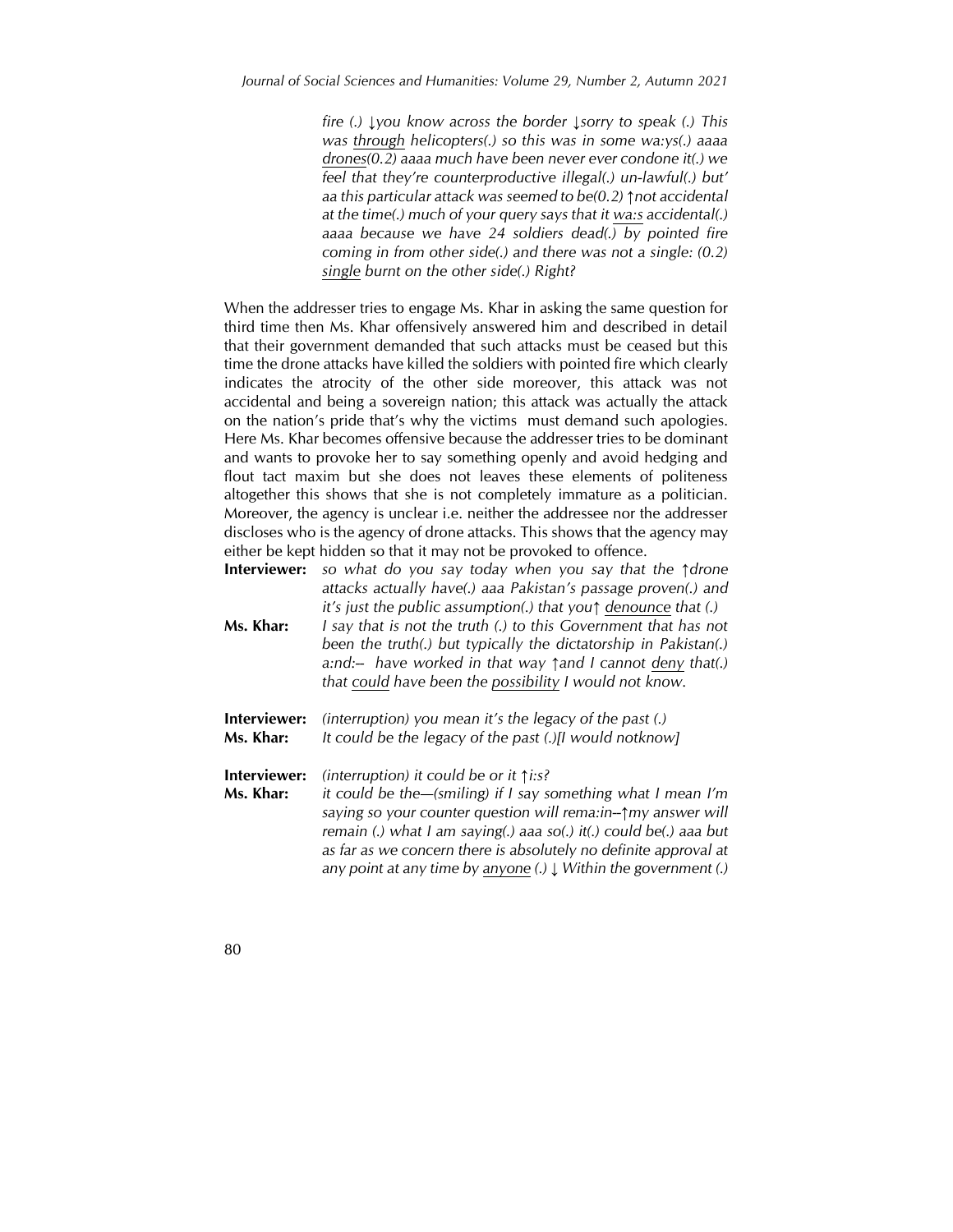The addresser asks whether the drone attacks are denounced on the public assumption. She confidently denies the fact about her government and showed possibility and probability for the previous government. The interviewer takes the benefit of her use of the modal verb 'could have been' and spontaneously asks 'it could be the legacy of the past' instead of using sure words for explaining she says it could be and the addresser tried to trap her linguistically. 'Could' indicates the 'possibility' and 'probability'. The action done is probable and there is no certainty; if the certainty is indicated then the agency which is unclear would be hit directly. The addresser provokes the secretary to reveal the reality but she very tactfully says that 'it could be' and very confidently says that her answer would remain same. This implies that she does not want to discuss any contradictory issues. Moreover, she says that such absolute approvals can never be given by anyone who is having an office; that's why such things would be told as either possibilities or probabilities. Moreover, she also practices maxim of approbation i.e. minimizes the dispraise of others.

Instead of blaming the previous governments directly she just left a clue and wanted to put a proper full stop to this discussion.

**Interviewer:** *what I'm saying is that ↑W:hy it wasn't said at first place, why six days later?*

| Ms. Khar: | It was said when it was required to be said (.) as far as for that  |
|-----------|---------------------------------------------------------------------|
|           | particular --because you know that this was done in a different     |
|           | type of court (.) aaaa That process is still ongoing because he     |
|           | has $\lt$ two options of appeal $\gt$ one to the political agent of |
|           | that particular tribal region and then to the governor $(0.2)$ of:  |
|           | (.) the region. So (.) aaa we hope that the legal process would     |
|           | run its course before it becomes the matter of public debate.       |
|           |                                                                     |

**Interviewer:** *aeeaee when you say (xxxx) charges 33 years for giving twenty thousand dollars to a local volo [↑thirty three years]* **Khar:** *[well I have already said]*

**Interviewer:** *[xxxxxxxxx]*

**Ms. Khar:** *I have said ↑and I'll repeat the 10 times I am asked the same question I'll repeat the same answer 10 times that(.) let the legal process run its course before we make a matter of public debate(.)*

**Interviewer:** *Well he was arrested many days after Usama-Bin-Ladin aaa was killed or three weeks later(.) and only now revealed that(.) only no::w(hhhh) it has been revealed that he was sentenced for working aaa along with terrorists who were not colluded with CIA(.) Wh:y so late?*

**Ms. Khar:** *>I have said what I said (.)<*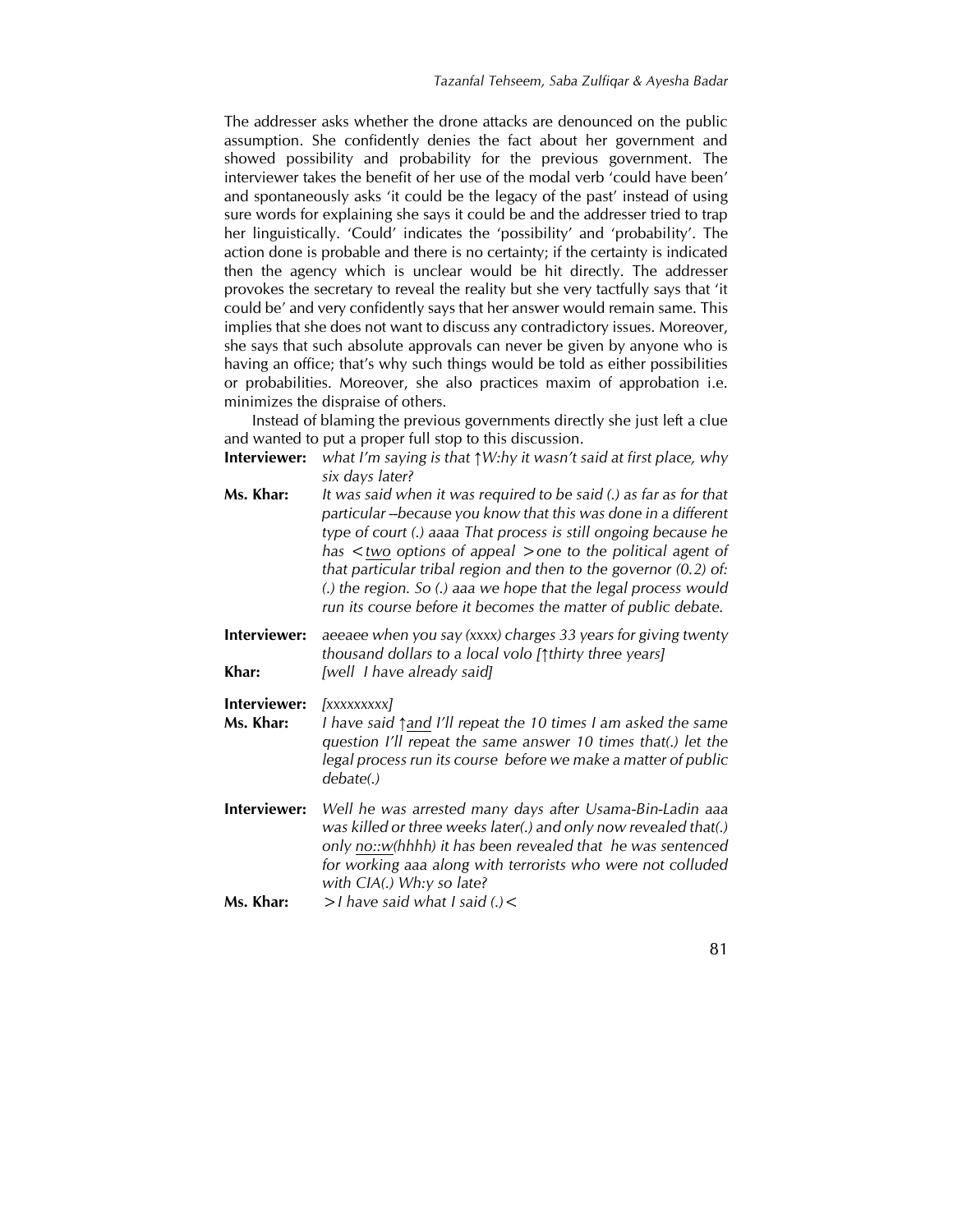**Interviewer:** *(.)Does it not make a mockery of Rule of Law?* **Ms. Khar:** *Quite they are opposite (.)I don't think so (.) ↑No(.)*

The interviewer discusses the Afridi case. Afridi was the doctor who was suspected of treason and was arrested for aiding CIA in finding Osama Bin Laden. Initially he was sentenced to thirty three years in prison but after six days he was sentenced of affiliation with the terrorist group instead of treason. This change of charge on Afridi was confusing for the interviewer. Ms. Khar describes that Afridi has two processes of appeal and after undergoing the complicated legal process it will be made a matter of public debate. That's why this is kept hidden. Here again the secretary state wants to hide the fact but the interviewer kept on provoking her to avoid hedging and again asks why the charge was changed just after six days then she exhausts and candidly says that if she would be asked about this question for ten times even then her answer would remain same. Here it may be implied that she would not be linguistically trapped. Whatever the question may be, this would not make any difference to her as she will not disclose what is to be kept hidden. The interviewer tries to confuse the secretary and imposes his stance asking her whether it is the mockery of law that just after six days the charge has been changed. In response to this Ms. Khar answers 'No' deliberately. In this way she flouts Leech's maxim of agreement by maximizing disagreement between self and the interviewer.

**Interviewer:** *So, what if the Taliban (0.2) come back and take control of the whole country? Is that in Pakistan's interest?*

**Ms. Khar:** *We would not consider any thing that the Afghan people don't consider to be in their interest in Pakistan's interest. And let me just clearly say (interrupts)*

**Interviewer:** *Would that be in Pakistan's interest?*

**Ms. Khar:** *That will not be in Pakistan's interest. Nothing like that could be in Pakistan's interest (.) A ↑representative government in Afghanistan which is go(ing)-- which is elected is going to be in Pakistan's interest and we do not give(.) any:: fodder or we donot encourage any type of extremist element anywhere(.) If we do not encourage them for ourselves(.) ↑we don't encourage them for others.*

Ms. Khar discusses that policies, for Afghanistan, should be made by keeping in mind their culture, values, geographical situation and in accordance with their wants and needs. She also insists being neighbours whatever is in Afghanistan's interest will be in Pakistan's interest. Interviewer sees all these things from the perspective of the super power and tries to shackle her thinking by interrupting her and asking whether Taliban's return to

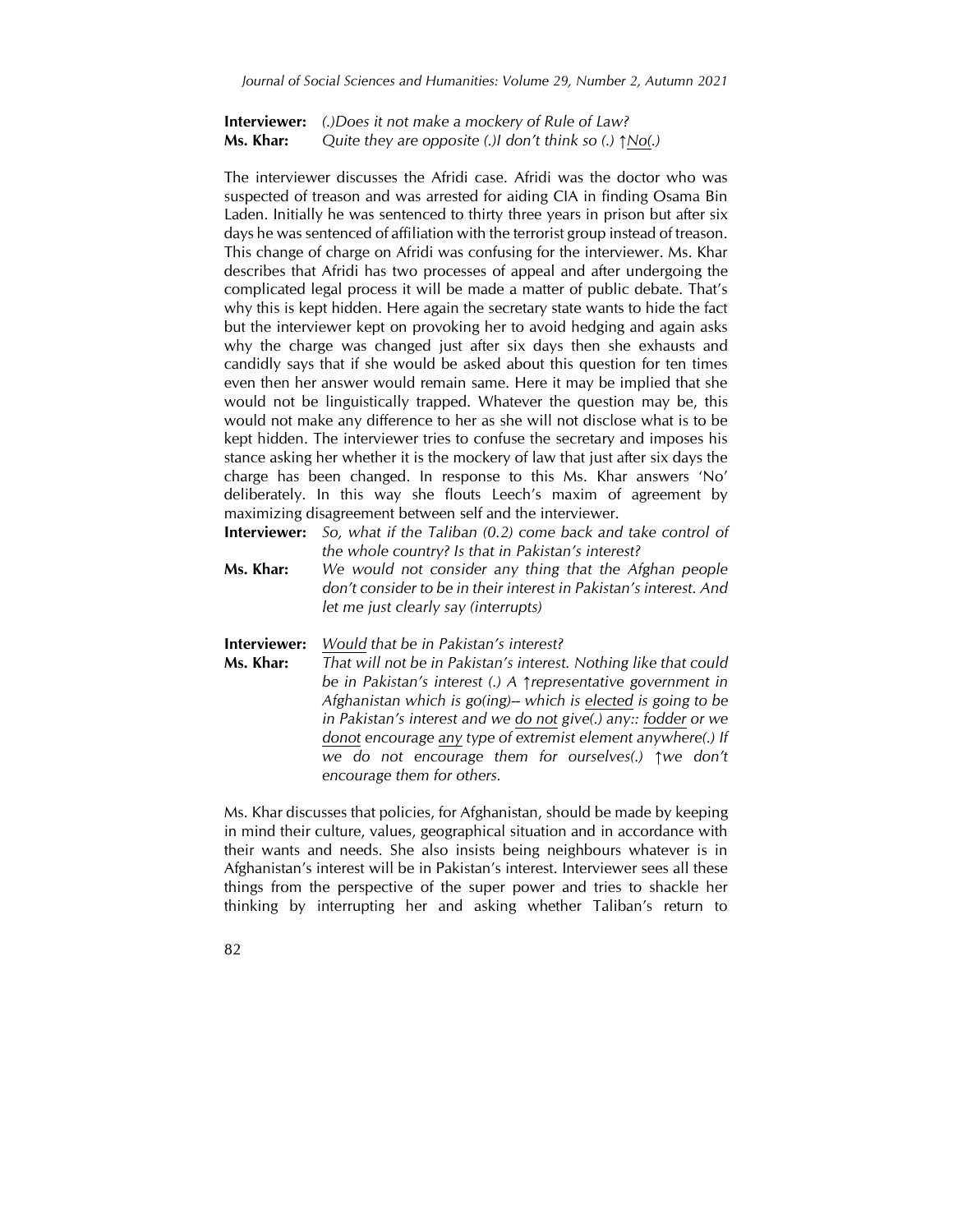Afghanistan will be beneficial to Pakistan. She was making base for her answer the interviewer interrupted her and asked that Taliban's control would be in Pakistan's interest this is why the interviewer tries to dig out and clarify what is in Pakistan's interest. Ms. Khar learns his intention and clarifies the intended meanings. She clearly says that the elected government in Afghanistan is in Pakistan's interest. Moreover, she clarifies that Pakistan is neither providing fodder to extremists nor does she encourages the extremists to fight against them or others. . The hidden political agenda behind this enquiry is to highlight Pakistan's image as a terrorist country. The whole western society believes Pakistan to be a terrorist country. Ali, Z. Jan, M. Saleem, N (2013) describes the present situation of Pakistan in the global scenario is only the outcome of political and media propaganda. On US demand Pakistan military launched Military operations against war on terrorism and eradicated Taliban's hold over the area. They also emphasized in their research that besides the sacrifices by Pakistan military and civilians US started propaganda through media against Pakistan supporting Taliban and having soft corner for religious extremists. Ms. Khar here follows the maxim of quantity and quality and replied realistically and what was required. She solemnly clarifies that Pakistan is not having such intention.

The interviewer's behaviour also matters in Ms. Khar's interview. The interviewer does not take proper turns and he interrupts and overlaps. As a result of this overlapping and violating turn-taking rules Ms. Khar flouts conversational manners. This also reveals the interviewer's intention of behaving impolitely with a Pakistani guest thinking her to be submissive.

#### **Discussion**

Hillary uses first person singular pronoun in subject and object place than does Qureshi and Ms. Khar use; this shows that Hillary being the member of a super power is more authoritative, dominating, powerful, self-sufficient. Moreover, the experience and exposure also describes the degree of politeness. Then after Hillary, Ms. Khar is more authoritative and dominating than Qureshi with respect to use of first person singular pronoun. Mr. Qureshi is least authoritative of all these three politicians as he uses minimum number of first person singular pronoun. Power betrays politeness i.e. the one who is more commanding and influential by nature displays least politeness. The analysis we have done completely corresponds to this fact that Hillary is most impolite and Qureshi is least.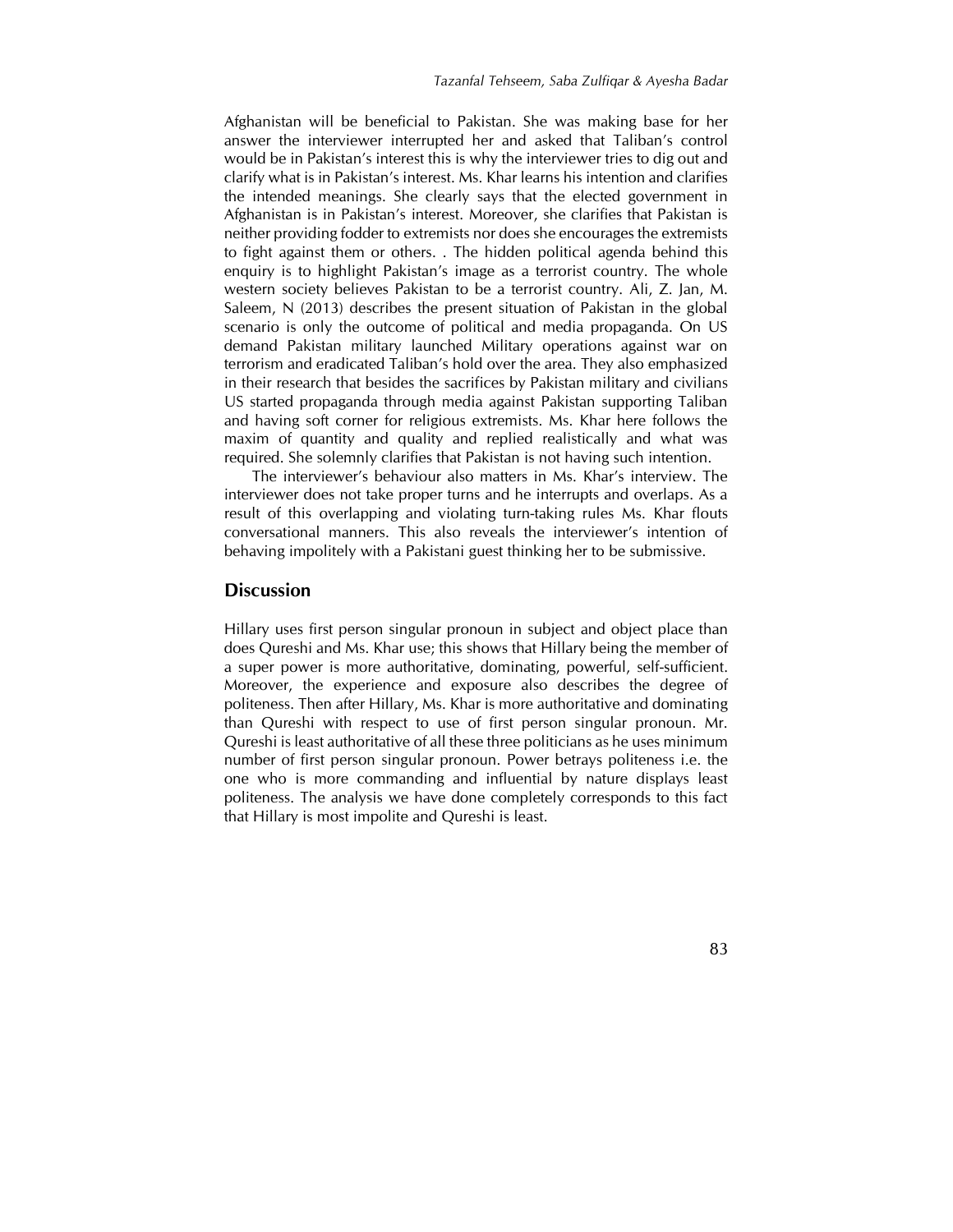| Table A: |             |                                                       |       |       |  |  |  |
|----------|-------------|-------------------------------------------------------|-------|-------|--|--|--|
| S.No.    | Name        | First person singular<br>pronoun at subject place (I) | Total | %age  |  |  |  |
|          | Hillary     | 99                                                    | 172   | 57.5% |  |  |  |
| 2.       | Mr. Qureshi |                                                       | 172   | 0.06% |  |  |  |
|          | Ms. Khar    |                                                       | 172   | 36%   |  |  |  |





# Graph A

Same is the case with first person singular pronoun at object place. Hillary used this the most and Qureshi the least.

| Table D. |       |             |                                              |       |      |
|----------|-------|-------------|----------------------------------------------|-------|------|
|          | S.No. | <b>Name</b> | First person singular<br>pronoun object (me) | Total | %age |
|          |       | Hillarv     |                                              | 10    | 70%  |
|          |       | Mr. Qureshi |                                              | 10    | 00%  |
|          |       | Ms. Khar    |                                              | 10    | 30%  |

Table B: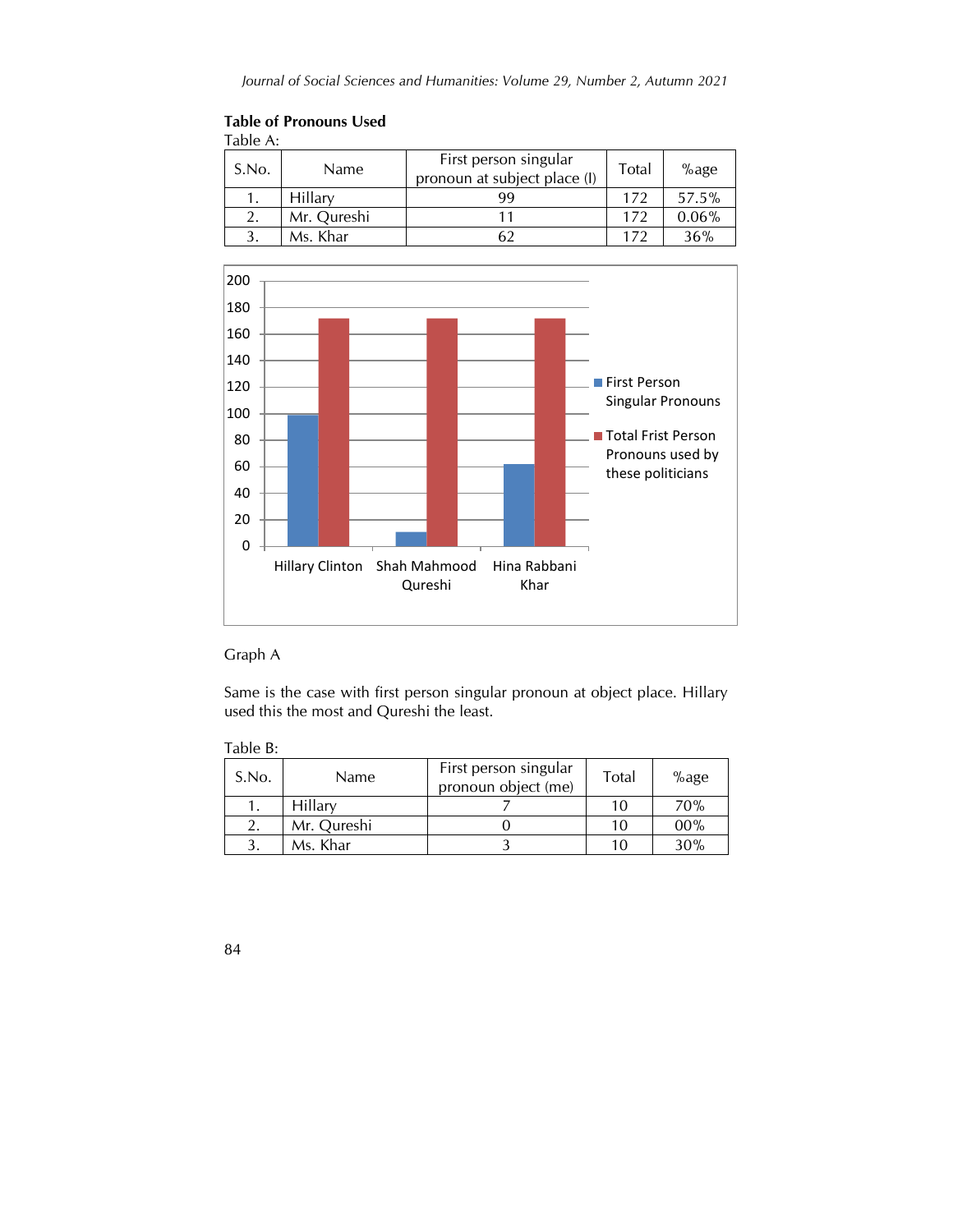

The speaker is associated to some other people, party, group, society and an individual that's why he has to take decisions, interpret things and avail options by considering one to be the part of that social, ethnic or political group. Use of first person plural pronoun indicates that the speaker is not having absolute authority. First person plural pronoun is used the most by Ms. Khar and least by Hillary. This implies the cultural difference i.e. Asian women politicians cannot take decisions independently they are much more dependent on their political party for taking important decisions. 35.5% indicates that Asian female politicians are 35.5% dependent and 65.5% they are dependent. Hillary belongs to American culture where there is more authority to females than the females of Asia; yet American females do not practice absolute authority. Moreover, Pakistani male politician is having less independence of individual decision making than American female politicians. Similarly experience also matters. Hina Khar being less experienced is unable to keep a balance between what she says and what should she say. She has to flout conversational maxims in order to keep a balance. Whenever her lack of experience is reflected in her speech she had to flout the maxims of politeness. Many times she tried to mechanically adopt scale of indirectnessby saying that 'I said what I said and I'll maintain what I have said.' This mechanical use of indirectness shows her immaturity as a politician.

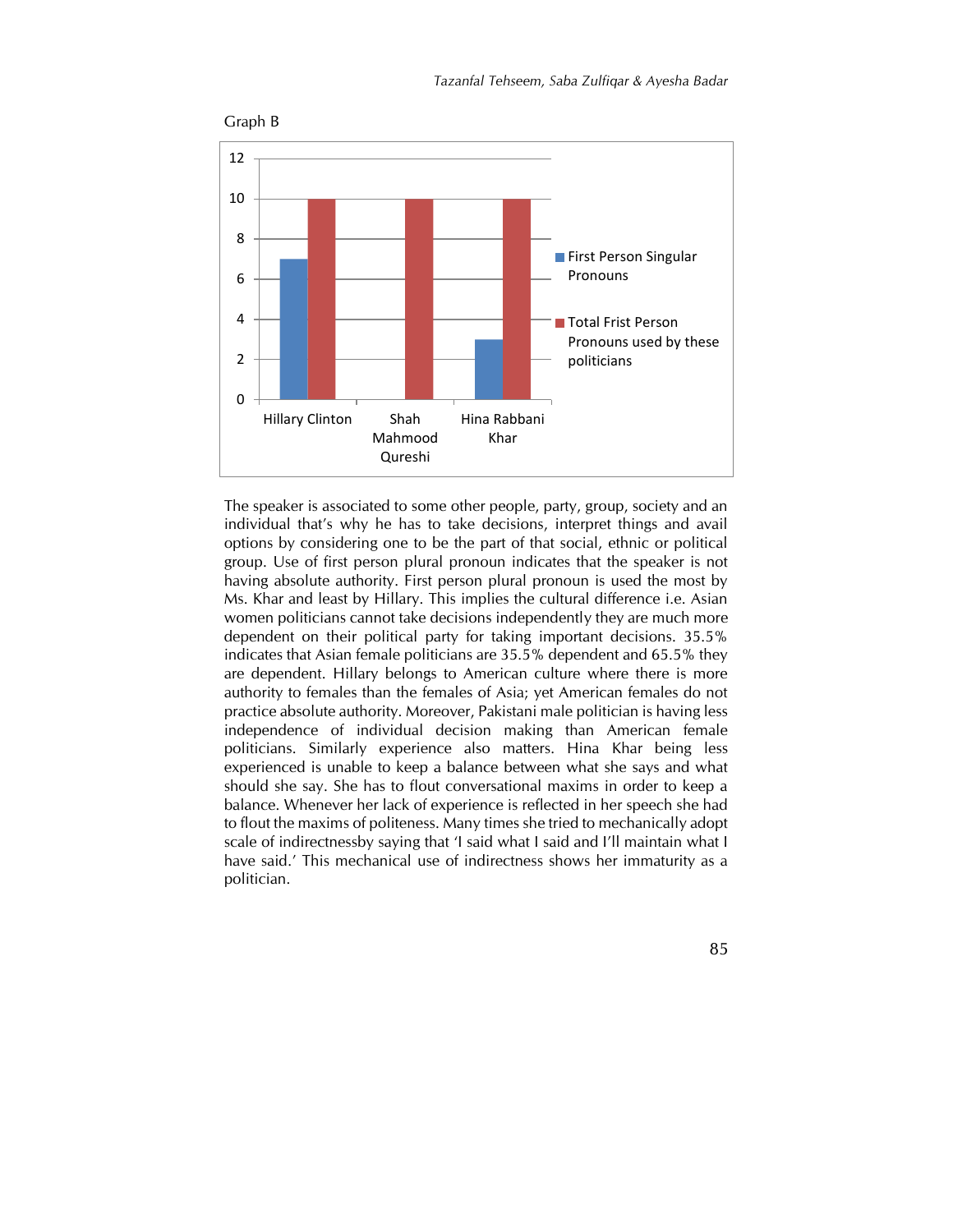| S.<br>No. | Name        | First person plural<br>pronoun at subject<br>place(We) | <b>Total</b> | %age   |
|-----------|-------------|--------------------------------------------------------|--------------|--------|
| 1.        | Hillary     | 66                                                     | 214          | 30.8%  |
| 2.        | Mr. Qureshi | 72                                                     | 214          | 33.66% |
| 3.        | Ms. Khar    | 76                                                     | 214          | 35.5%  |



Graph C

 $\overline{11}$ 

# **Conclusion**

The researchers have analyzed that the politeness is dependent on intercultural norms and power. Leech (2005) claims that there is no divide of east and west in the display of politeness. Present research reinforces this stance and discusses that politeness depends on experience, age, exposure, power, cultural differences and social status. It is evident that politeness influences interpersonal interaction. Afzali (2013) says "the speaker needs to take three sociological variables into consideration: 1) The "sociological distance" between speaker (S) and hearer (H); 2) The "relative power" between S and H; 3) The "absolute ranking of impositions" in the particular culture." Researches on gender politeness by many researchers (Macaulay, 2001; Beeching, 2002; Mills, 2003; Watts, 2003; Hobbs, 2003) reveal that females are more polite than males on the contrary, my study brings out that

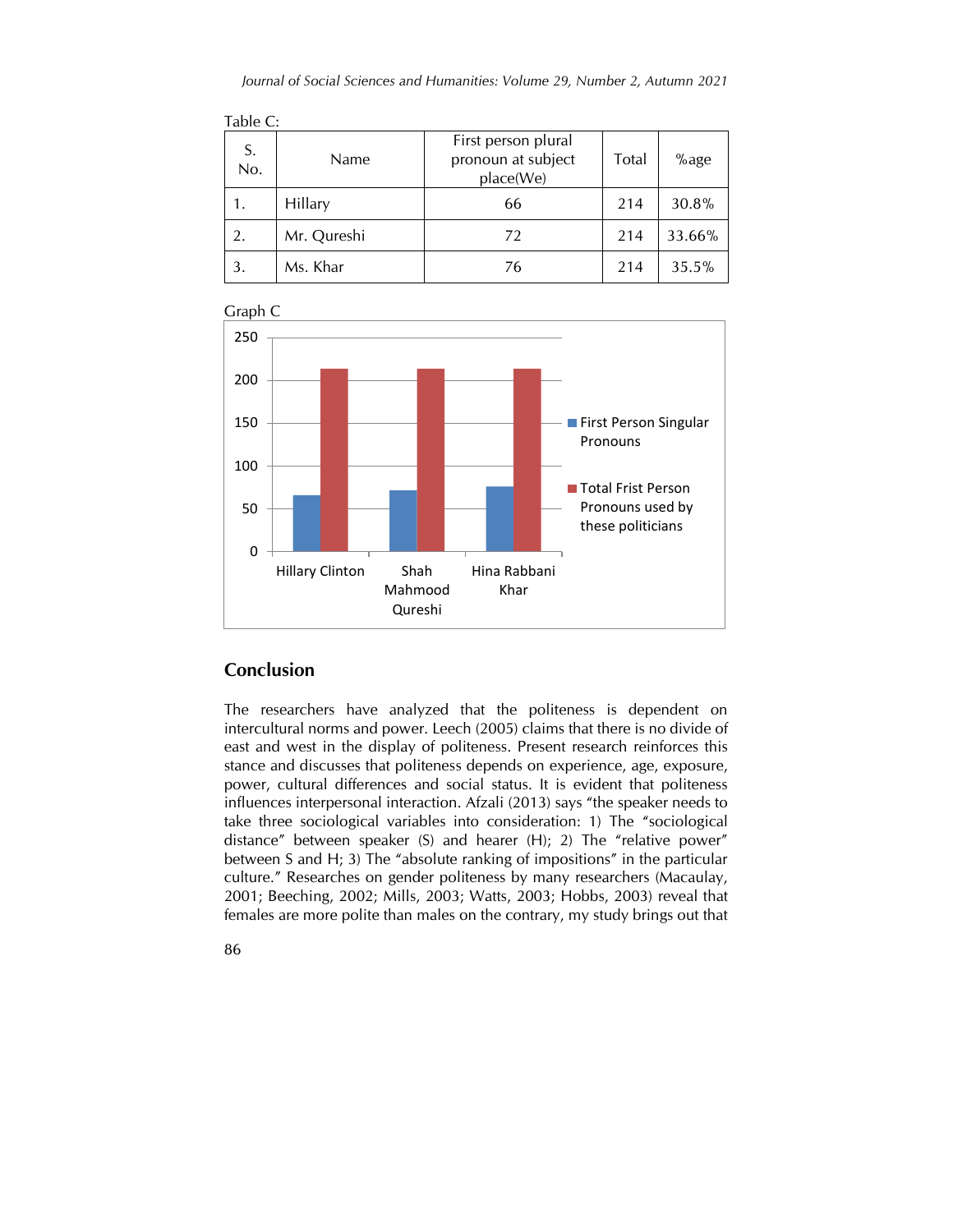the person having more power will be having least politeness in intercultural discourse. Females are thought "to be more attentive listeners, concerned to ensure others get a chance to contribute" than men (Holmes 1995: 67). Secondly, powerful females practice less politeness principles in intercultural discourse than does the powerful males. Males use tact maxim to a great extent. Female politicians of powerful country when talk about international or global issues they try to impose their own stance on the addressee and most of the times provoke face threatening acts. While the female politicians of a developing country try to be comparatively more polite; as they cannot afford to be impolite especially, while talking about the super powers. On the contrary, when powerful females talk about their local and social issues they discuss the things more politely in order to be publically accepted. The experience of a politician also influences the politeness scale. The young politicians are less polite regardless of their cultural patterns; if they try to be polite then their politeness is mechanical and artificial rather than natural.

## **REFERENCES**

- Afzali, K. (2013). Character revelation and dialogue interpretation through Politeness theory and Conversation analysis in dramatic discourse: The case of Woody Allen's Death Knocks. *Journal of Language and Literature*, *2*(6), 43-54.
- [Ambuyo. B et.al (2011). Face Threatening Acts and Standing Orders: 'Politeness' or 'politics' in the Question Time Discussions of the Kenyan Parliament: *International Journal of Humanities and Social Science, Vol. 1(9)*
- Ali, Z. Jan, M. Saleem, N. (2013). Portrayal of Pakistan by U.S. leading news magazines: *Science International*.
- Bennison, N. (2002). Accessing character through conversation. Exploring the Language of Play: From Text to Context. New York: *Routledge, pp. 67-82.*
- Brown, P. and Levinson, S, (1987). Politeness: Some universals in language use. Cambridge: *Cambridge University Press.*
- Beeching, K. (2002). Gender, Politeness and Pragmatic Particles in French: *John Benjamins Publishing Company.*